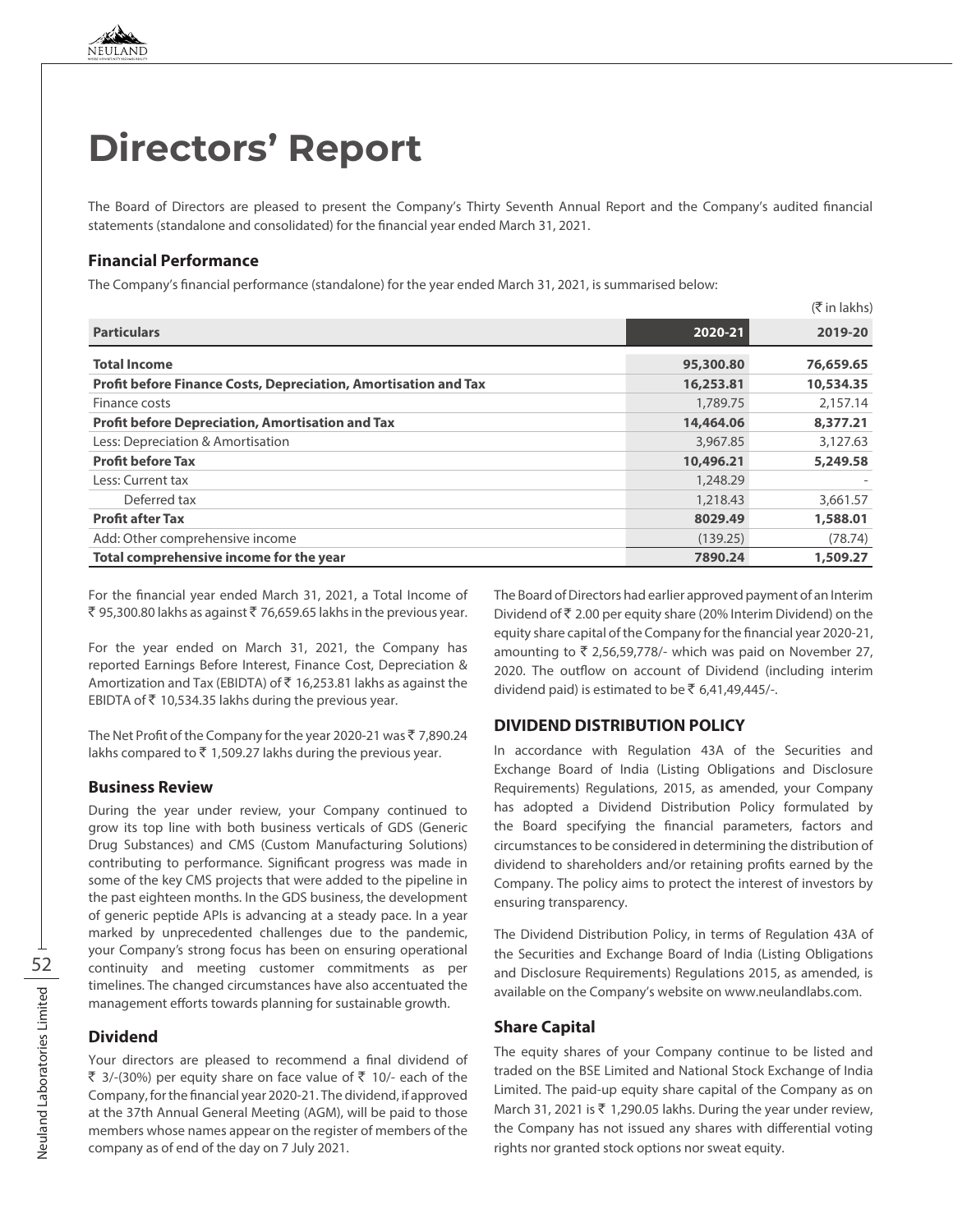#### **Outlook**

Both business verticals of Generic Drug Substance (GDS) and Custom Manufacturing Solutions (CMS) will continue to be pivotal to the growth of your Company. Highest focus will be maintained on quality, technological excellence and transparent partnerships for deepening existing customer relationships as well as attracting new customers. With several steps being taken to strengthen the organisation internally and enhance customer focus, Neuland is confident of being one of the leading API companies not only in the GDS space, where it is a matured player, but also in the CMS space, where it is a relatively newer player.

#### **Consolidated Financial Statements**

The Audited Consolidated Financial Statements of your Company as on March 31, 2021, which forms part of the Annual Report, have been prepared pursuant to the provisions of Securities and Exchange Board of India (Listing Obligations and Disclosure Requirements) Regulations, 2015, as amended from time to time, and also as per the applicable Indian Accounting Standard (IndAS) on Consolidated Financial Statements (IndAS-110) as notified by the Ministry of Corporate Affairs.

The annual accounts of the subsidiary companies are kept for inspection by any member at the Registered Office of the Company as well as at the Registered Office of the respective subsidiary companies and also available on the website of the Company, www.neulandlabs.com. Any member interested in a copy of the accounts of the subsidiaries may write to the Company Secretary at the Registered Office of the Company.

#### **Subsidiaries**

Your Company has two subsidiaries, Neuland Laboratories K.K., Japan and Neuland Laboratories Inc. USA, working on market development. Your Company does not have any joint venture or associate companies. Further there has been no material change in the nature of business of the subsidiaries.

A report on the performance and financial position of the subsidiaries, set out in the prescribed form AOC-1 in terms of

#### **Directors and Key Managerial Personnel**

proviso to sub section (3) of Section 129 of the Companies Act, 2013, as amended from time to time, is provided as Annexure to the consolidated financial statements and hence not repeated here.

#### **Documents uploaded on the Website**

The following documents are available on the website of the Company (www.neulandlabs.com) in compliance with Companies Act, 2013, as amended from time to time:

- Annual Return as per section 92
- Unpaid dividend including interim dividend details as per Section 124(2)
- Corporate Social Responsibility Policy as per Section 135(4)(a)
- • Nomination and Remuneration policy as per Section 178 (3) and (4)
- Financial Statements of the Company and Consolidated Financial Statements along with relevant documents as per third proviso to section 136(1).
- Separate audited accounts in respect of subsidiaries as per fourth proviso to section 136(1)
- Details of vigil mechanism for directors and employees to report genuine concerns as per proviso to section 177(10)
- Policy on Material Subsidiaries
- The terms and conditions of appointment of independent directors as per Schedule VI to the Act.

#### **Corporate Governance Report, Management Discussion & Analysis and Other Information Required under the Companies Act, 2013 and Listing Agreement**

As per Securities and Exchange Board of India (Listing Obligations and Disclosure Requirements) Regulations, 2015, as amended from time to time Corporate Governance Report with Certificate from a Practicing Company Secretary thereon and Management Discussion and Analysis report are attached and form part of this report.

The changes taken place in the key managerial personnel during the financial year 2020-21 and as on the date of this report are as under:

| S.No. Name                            | <b>Appointment / Cessation</b> | <b>Designation</b>             | Date of appointment / cessation |
|---------------------------------------|--------------------------------|--------------------------------|---------------------------------|
| Mr. Davuluri Saharsh Rao <sup>1</sup> | Appointment                    | <b>Chief Financial Officer</b> | August 4, 2020                  |
| Mr. Davuluri Saharsh Rao              | Cessation                      | <b>Chief Financial Officer</b> | September 24, 2020              |
| Mr. Deepak Gupta                      | Appointment                    | Chief Financial Officer        | September 24, 2020              |

<sup>1</sup> Mr.Davuluri Saharsh Rao was appointed as the interim Chief Financial Officer in addition to his role of Vice Chairman & Managing Director, with no change in *the terms and conditions of his appointment.*

Dr. Christopher M. Cimarusti retires by rotation at the forthcoming 37th Annual General Meeting and being eligible, seeks re-appointment. The profile of Dr.Cimarusti is included in the Report on Corporate Governance and the Notice of the AGM.

Dr. Davuluri Rama Mohan Rao, Executive Chairman, Mr.Davuluri Sucheth Rao, Vice Chairman & Chief Executive Officer, Mr.Davuluri Saharsh Rao, Vice Chairman & Managing Director, Mr.Deepak Gupta, Chief Financial Officer, and Ms.Sarada Bhamidipati,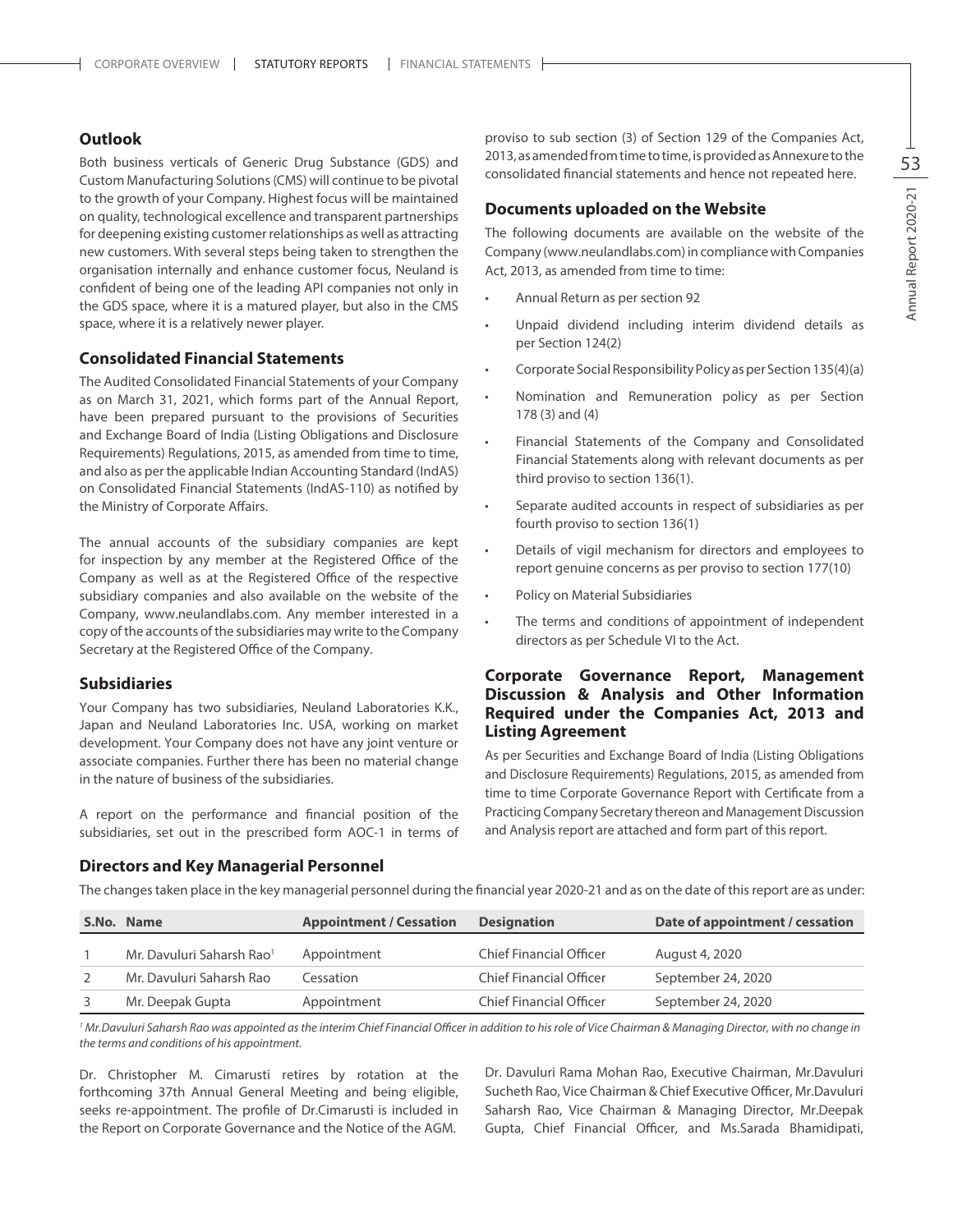Company Secretary & Compliance Officer, are the Key Managerial Personnel of the Company as on the date of this Report.

#### **Listing at Stock Exchanges**

The equity shares of your Company continue to be listed and traded on the BSE Limited and National Stock Exchange of India Limited. The Annual Listing fee for the year 2021-22 has been paid to both the stock exchanges.

#### **Directors' Responsibility Statement-**

Pursuant to Section 134(3)(c) of the Companies Act, 2013, as amended from time to time, your Directors confirm that to the best of their knowledge and belief and according to the information and explanation obtained by them:

- a. in the preparation of the annual financial statements for the year ended March 31, 2021, the applicable accounting standards have been followed along with proper explanation relating to material departures, if any;
- b. such accounting policies as mentioned in the Notes to the Financial Statements have been selected and applied consistently and judgement and estimates have been made that are reasonable and prudent so as to give a true and fair view of the state of affairs of the Company as at March 31, 2021 and of the profit of the Company for the year ended on that date;
- c. proper and sufficient care has been taken for the maintenance of adequate accounting records in accordance with the provisions of the Companies Act, 2013, as amended from time to time, for safeguarding the assets of the Company and for preventing and detecting fraud and other irregularities;
- d. the annual financial statements have been prepared on a going concern basis;
- e. proper internal financial controls were in place and that the financial controls were adequate and were operating effectively; and
- f. systems to ensure compliance with the provisions of all applicable laws were in place and were adequate and operating effectively.

#### **Board Meetings**

During the year under review, four Board Meetings and four Audit Committee Meetings were convened and held, the details of which are given in the Corporate Governance Report, which forms part of this report. The intervening gap between the Meetings was within the period prescribed under the Companies Act, 2013 and Securities and Exchange Board of India (Listing Obligations and Disclosure Requirements) Regulations, 2015, as amended from time to time.

#### **Composition of various Committees**

Details of various committees constituted by the Board as per the provisions of Companies Act, 2013, as amended from time to time, and Securities and Exchange Board of India (Listing Obligations and Disclosure Requirements) Regulations, 2015, as amended

from time to time, and their meetings are given in the Corporate Governance Report which forms part of this report.

#### **Board Evaluation**

Pursuant to the provisions of the Companies Act, 2013 and Securities and Exchange Board of India (Listing Obligations and Disclosure Requirements) Regulations, 2015, as amended, the annual evaluation of the performance of the Board, its Committees and of individual directors has been carried out by the Board. The process was carried out by circulating questionnaires on the Board and Committees functioning on certain parameters. The performance evaluation of the independent directors was carried out by the entire Board, except the director being evaluated. The performance evaluation of the non-Independent Directors including Executive Directors was carried out by the Independent Directors.

#### **Independent Directors**

The Independent Directors met on February 1, 2021, without the presence of non-Independent Directors and members of the management. The Independent Directors discussed matters pertaining to the Company's affairs and reviewed the performance of non-Independent Directors, the Chairman and the Board as a whole, and assessed the quality, quantity and timeliness of flow of information between the Company Management and the Board that is necessary for the Board to effectively and reasonably perform their duties.

The Company has received declarations from all the Independent Directors of the Company confirming that they meet the criteria of independence prescribed under the Companies Act, 2013 and the Securities and Exchange Board of India (Listing Obligations and Disclosure Requirements) Regulations, 2015, as amended.

#### **Disclosures by Directors**

None of the Directors of your Company is disqualified as per provisions of Section 164(2) of the Companies Act, 2013, as amended from time to time. Your Directors have made necessary disclosures to this effect as required under Companies Act, 2013, as amended from time to time.

#### **Audit Committee**

The composition of the Audit Committee and its terms of reference are included in the Report on Corporate Governance annexed. All the recommendations made by the Audit Committee were accepted by the Board of Directors.

#### **Nomination and Remuneration Committee**

The details of the Nomination and Remuneration Committee are set out in the Report of Corporate Governance, forming part of this Report.

Your Company has a Nomination and Remuneration Policy as required under section 178 of the Companies Act, 2013, as amended from time to time, for selection and appointment of Directors, Key Managerial Personnel, Senior Management and their remuneration.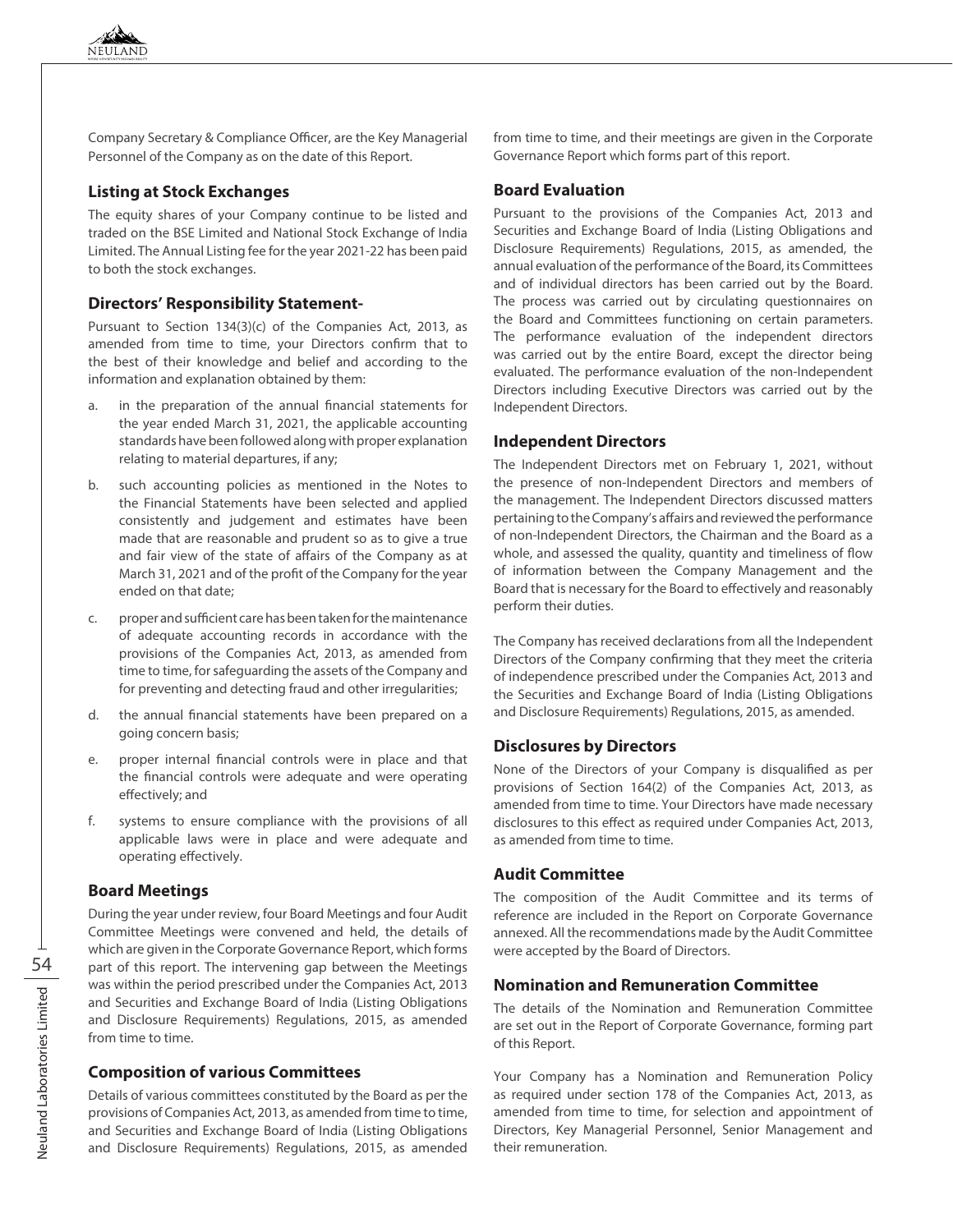#### **Remuneration Policy**

The Company has formulated a Nomination & Remuneration Policy which is available on the website of the Company at www.neulandlabs.com. Your Company's Policy on Directors' appointment and remuneration including criteria for determining qualifications, positive attributes, independence of a director and other matters provided under section 178(3) of the Act are covered in the policy.

#### **Corporate Social Responsibility**

The Company has in place a Corporate Social Responsibility Policy which is available on the website of the Company at www.neulandlabs.com. Further, your Company has incurred an expenditure of 2.48% ( $\overline{888.02}$  lakhs) of the average net profit of the preceding three years on CSR projects/activities during FY 2020-21.

Annual report on CSR activities as required under Rule 8 of the Companies (Corporate Social Responsibility Policy) Rules, 2014 read with section 134(3) and 135(2) of the Companies Act, 2013, as amended from time to time, has been appended as Annexure-1 and forms an integral part of this Report.

#### **Business Responsibility Report**

In accordance with regulation 34(2)(f) of the Securities and Exchange Board of India (Listing Obligations and Disclosure Requirements) Regulations, 2015, as amended, the Business Responsibility Report (BRR), is forming part of this report as Annexure-2 describing the detailed report on business responsibilities vis-à-vis the nine principles of the National Voluntary Guidelines on Social, Environmental and Economic Responsibilities of Business framed by the Ministry of Corporate Affairs.

#### **Code of Conduct for Board of Directors and Senior Management Personnel**

The Directors and members of Senior Management have affirmed compliance with the Code of Conduct for Board of Directors and Senior Management Personnel of the Company. A declaration to this effect has been signed by the Executive Chairman and forms part of the Annual Report.

#### **Vigil Mechanism/ Whistle Blower Policy**

Your Company has a Vigil Mechanism / Whistle Blower Policy which serves as a mechanism for its Directors and employees to report genuine concerns about unethical behaviour, actual or suspected fraud or violation of the Code of Conduct without fear of reprisal. The policy also provides access to the Chairperson of the Audit Committee under certain circumstances. The Whistle Blower Policy is available on the website of the Company, www.neulandlabs.com. A brief note on the Whistle Blower Policy

is also provided in the Report on Corporate Governance, which forms part of this Annual Report.

#### **Prevention of Insider Trading**

Pursuant to Securities and Exchange Board of India (Prohibition of Insider Trading) (Amendment) Regulations, 2018, the Company has adopted the Code of Internal Procedures and Conduct for Regulating, Monitoring and Reporting of Trading by Designated Persons and their Immediate Relatives along with Code of Fair Disclosures.

#### **Disclosure as per Sexual Harassment of Women at Workplace (Prevention, Prohibition and Redressal) Act, 2013**

The Company is committed to ensure that there is no scope for sexual harassment at workplace and has adopted a policy on prevention, prohibition and redressal of sexual harassment at workplace in line with the provisions of Sexual Harassment of Women at Workplace (Prevention, Prohibition and Redressal) Act, 2013 and the rules framed thereunder. The Company has not received any complaints on sexual harassment during the calendar year 2020 and as on the date of this report.

#### **Employee Stock Option Scheme**

As on March 31, 2021, no employee stock options available in the Company and hence no disclosures are required to be made under Regulation 14 of the Securities and Exchange Board of India (Share Based Employee Benefits) Regulations, 2014.

#### **Statutory Auditors**

The financial statements have been audited by M/s. MSKA & Associates (Firm Registration No:105047W), Chartered Accountants, Statutory Auditors of the Company.

The Statutory Auditors were appointed in the AGM held on July 5, 2019 to hold office from the conclusion of the thirty fifth Annual General Meeting until the conclusion of the fortieth Annual General Meeting.

#### **Auditors' Report**

There are no qualifications, reservations or adverse remarks made by M/s. MSKA & Associates, Statutory Auditors, in their report for the financial year ended March 31, 2021.

Pursuant to provisions of Section 143(12) of the Companies Act, 2013, as amended from time to time, the Statutory Auditors have not reported any incident of fraud to the Audit Committee during the year under review.

#### **Secretarial Audit**

Pursuant to the provisions of Section 204 of the Companies Act, 2013 and the Companies (Appointment and Remuneration of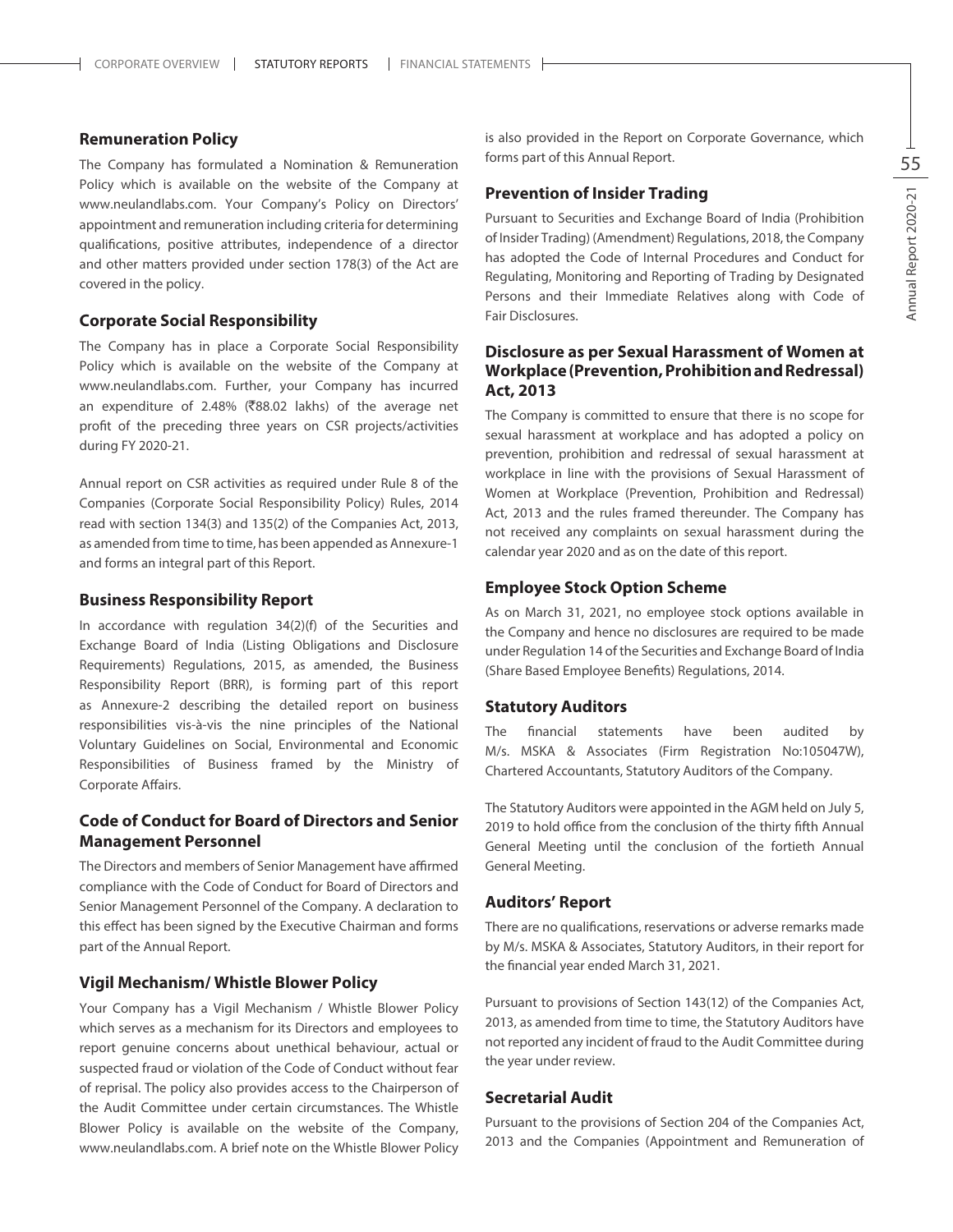Managerial Personnel) Rules, 2014, as amended from time to time, the Company has appointed M/s. P.S.Rao & Associates, a firm of Company Secretaries in Practice, to conduct the Secretarial Audit of the Company. The report of the Secretarial Audit for the financial year ended March 31, 2021 is annexed to the Corporate Governance Report and forms part of this report. There are no qualifications, reservations or adverse remarks made by the Secretarial Auditor in their report.

#### **Cost Auditors**

Pursuant to Section 148 of the Companies Act, 2013 read with the Companies (Cost Records and Audit) Amendment Rules, 2014, as amended from time to time, subject to the approval of the Central Government, if any required, the Audit Committee has recommended and the Board of Directors had appointed M/s. Nageswara Rao & Co. (Registration No. 000332), Cost Accountants, Hyderabad, being eligible and having sought re-appointment, as Cost Auditors of the Company, to carry out the cost audit of the products manufactured by the Company during the financial year 2021-22.

#### **Insurance**

Your Company has taken necessary steps to mitigate risks and obtained appropriate insurances and the Board is kept appraised of the risk assessment and minimization procedures. The assets of the Company have been adequately covered under insurance. The policy values have been determined taking into consideration the value of the assets of the Company.

#### **Material Changes**

There have been no material changes and commitments affecting the financial position of the Company between the end of the financial year of the Company to which the financial statements relate and the date of the report. Further, it is hereby confirmed that there has been no change in the nature of business of the Company.

#### **Energy Conservation, Technology Absorption and Foreign Exchange Earnings and Outgo**

The information on conservation of energy, technology absorption and foreign exchange earnings and outgo stipulated under Section 134(3)(m) of the Companies Act 2013, read with Rule 8 of The Companies (Accounts) Rules, 2014, as amended from time to time, is annexed herewith as Annexure-3.

#### **Extract of Annual Return**

Pursuant to Section 92 and Section 134 of the Companies Act, 2013, as amended from time to time, the Annual Return as on March 31, 2021 in form MGT-7 is available on the website of the Company at www.neulandlabs.com.

#### **Particulars of Employees and related disclosures**

The information relating to remuneration and other details as required pursuant to Section 197 of the Act read with Rule 5(1) of the Companies (Appointment and Remuneration of Managerial Personnel) Rules, 2014, as amended, is provided as an Annexure-4 to this report.

In terms of the provisions of Section 197 of the Act read with Rules 5(2) and 5(3) of the Companies (Appointment and Remuneration of Managerial Personnel) Rules, 2014, as amended, a statement showing the names and other particulars of the employees drawing remuneration in excess of the limits set out in the said rules are provided in the Annual Report, which forms part of this Report.

Pursuant to the provisions of the first proviso to Section 136(1) of the Act, the Annual Report is being sent to the members and other persons entitled thereto, excluding the information in respect of employees of the Company containing the particulars as specified in Rule 5 (2) of the said Rules. The said information is available for inspection on all working days, during business hours, at the Registered Office of the Company up to the date of the ensuing Annual General Meeting. Any member interested in obtaining such information, may write to the Company Secretary and the same will be furnished on request.

#### **Related Party Transactions**

All contracts / arrangements / transactions entered into by the Company during the financial year with related parties were in the ordinary course of business and at an arm's length basis.

During the year, the Company has not entered into any material contract or arrangements with related parties which could be considered material in accordance with the policy of the Company on materiality of related party transactions. Further, there were no materially significant related party transactions which could have potential conflict with interest of the Company at large.

The Policy on Materiality of Related Party Transactions and on dealing with Related Party Transactions as approved by the Board may be accessed on the Company's website, www.neulandlabs.com.

The particulars of transactions with related parties in the prescribed format is annexed to this report, as Annexure-5. Members may refer to Note 37 to the standalone financial statement which sets out related party disclosures pursuant to Ind AS.

#### **Particulars of Loans, Guarantees and Investments**

The Company has not given any loans and guarantees or made any investments under Section 186 of the Act during the year under review.

#### **Deposits from Public**

The Company has not accepted any deposits from the public and as such no amount of principal or interest on deposits from the public was outstanding as on the date of the Balance Sheet.

#### **Significant and Material Orders passed by the Regulators or Courts**

There are no significant material orders passed by the Regulators / Courts which would impact the going concern status of the Company and its future operations.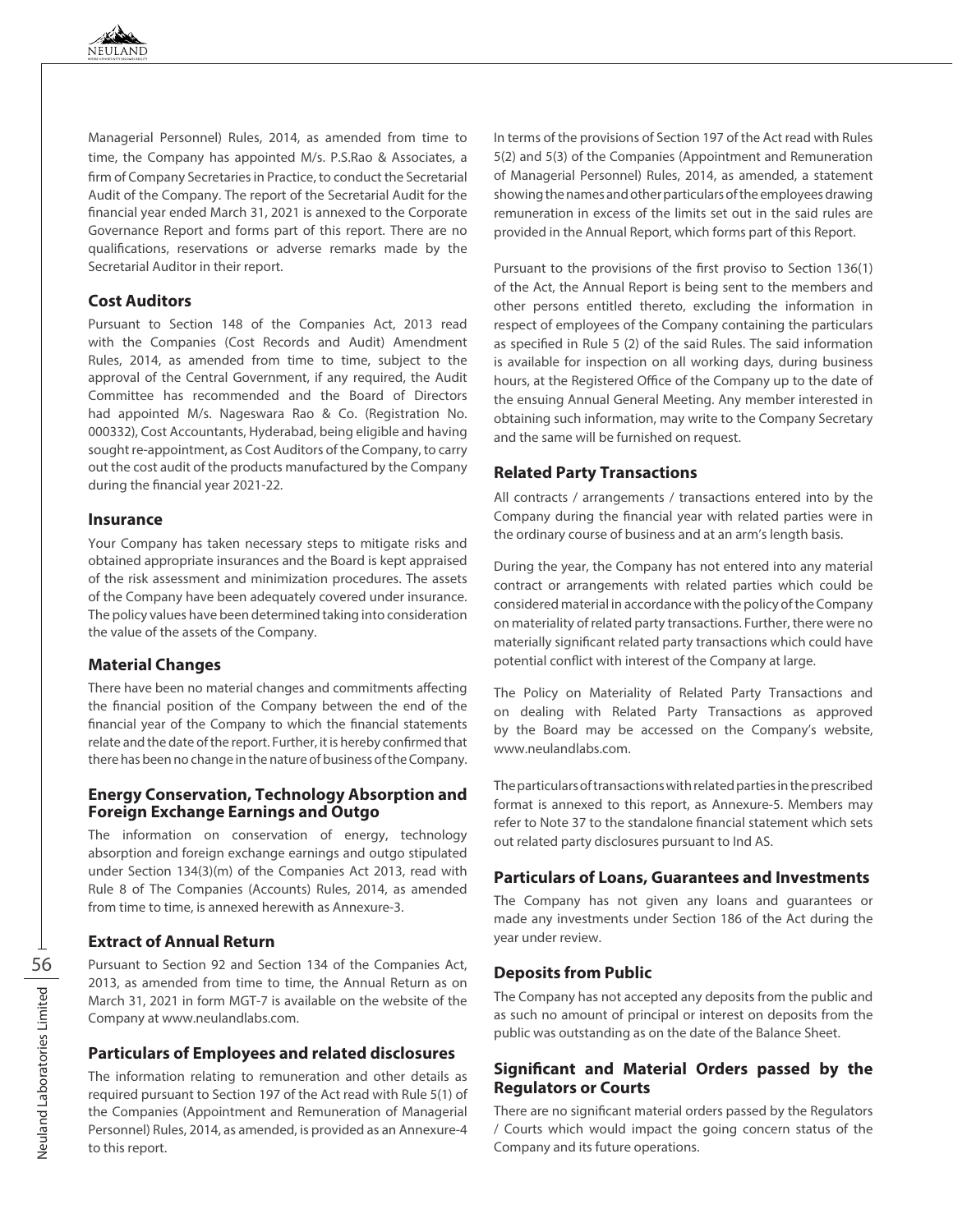#### **Risk Management**

The Board oversees Company's processes for determining risk tolerance and review management's action and comparison of overall risk tolerance to established levels. The framework is designed to enable risks to be identified, assessed and mitigated appropriately. Major risks identified by the businesses and functions are systematically addressed through appropriate actions on a continuous basis. For details, please refer to the Management Discussion and Analysis report which forms part of this Report.

#### **Internal Financial Controls**

Internal Financial Controls are an integral part of the risk management process, addressing financial and financial reporting risks. The internal financial controls have been embedded and documented in the business processes. The controls in place include essential components of internal financial controls required under the Companies Act, 2013, as amended from time to time, and also the internal financial controls over financial reporting as per the Guidance Note on Audit of Internal Controls over Financial Reporting as issued by Institute of Chartered Accountants of India.

Assurance on the effectiveness of internal financial controls is obtained through management reviews, continuous monitoring by functional owners as well as testing of the internal financial control systems by the internal auditors during the course of their audits. We believe that these systems provide reasonable assurance that our internal financial controls are designed effectively and are operating as intended.

The Company has in place adequate internal financial controls with reference to financial statements. During the year under review such controls were tested and no reportable material weakness in the design or operation were observed.

#### **Human Resources & Industrial Relations**

Your Company's relations with its employees continue to be cordial. Dedicated work by the workmen, supervisors and executives of your Company made it possible to achieve success under trying and difficult circumstances.

#### **Acknowledgement**

The Board of Directors would like to place on record its sincere appreciation for the continued support and guidance received from the banks, financial institutions, statutory and regulatory authorities, Ministry of Corporate Affairs, Stock Exchanges and Depositories for their continued support and guidance. The Board places on record its appreciation to the Shareholders of the Company for their continued support and to its valued customers and vendors for their continued patronage. The Board of Directors also wish to place on record its deep sense of appreciation for the committed services by the Company's employees at all levels.

For and on behalf of the Board

**Dr. Davuluri Rama Mohan Rao** Place: Hyderabad **Executive Chairman** Date: May 11, 2021 (DIN: 00107737)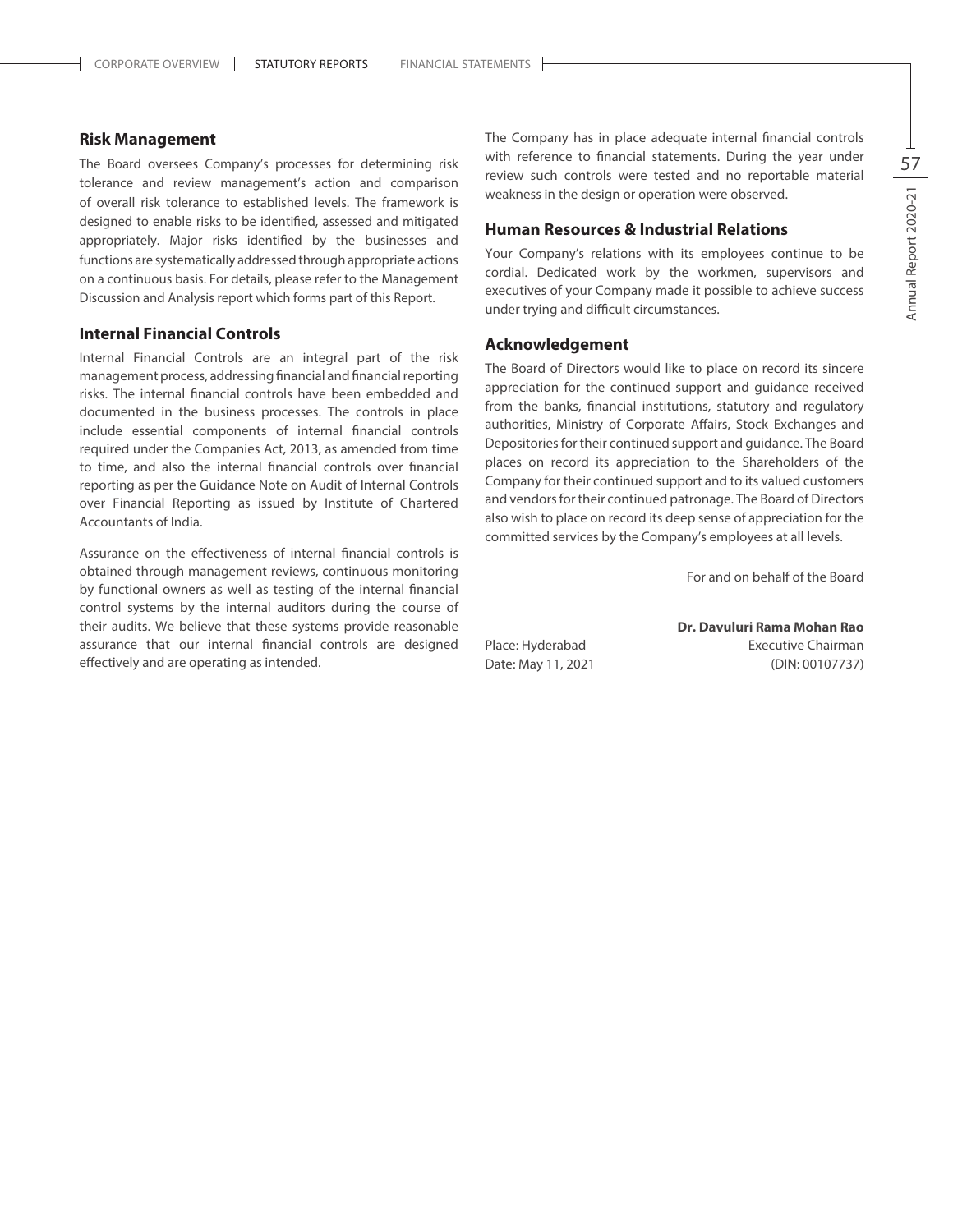

#### **Annual Report on CSR Activities**

#### **1. Brief outline of the Corporate Social Responsibility (CSR) Policy**

The Company's CSR Policy is in alignment with the guidelines provided by the Ministry of Corporate Affairs. It provides for carrying out CSR activities in the area of Education, including special education and employment enhancing vocation skills especially among children, women, the elderly and the differently abled persons and livelihood enhancement projects. The Policy is available on the website of the Company, www.neulandlabs.com.

**2. The composition of CSR Committee of the Board:**

| No. | <b>Name of Director</b>     | <b>Designation/Nature</b><br>of Directorship | <b>Number of meetings</b><br>of CSR Committee held<br>during the year | <b>Number of meetings of</b><br><b>CSR Committee attended</b><br>during the year |
|-----|-----------------------------|----------------------------------------------|-----------------------------------------------------------------------|----------------------------------------------------------------------------------|
|     | Mr. Humayun Dhanrajgir      | Chairman                                     |                                                                       |                                                                                  |
|     | Mr. Davuluri Sucheth Rao    | Member                                       |                                                                       |                                                                                  |
|     | Mr. Davuluri Saharsh Rao    | Member                                       |                                                                       |                                                                                  |
|     | Dr. Davuluri Rama Mohan Rao | Member                                       |                                                                       |                                                                                  |
|     | Dr. Nirmala Murthy          | Member                                       |                                                                       |                                                                                  |

**3. Provide the web-link where Composition of CSR committee, CSR Policy and CSR projects approved by the board are disclosed on the website of the company.**

**Ans:** www.neulandlabs.com

- **4. Provide the details of Impact assessment of CSR projects carried out in pursuance of sub-rule (3) of rule 8 of the Companies (Corporate Social responsibility Policy) Rules, 2014, if applicable Ans:** N.A.
- **5. Details of the amount available for set off in pursuance of sub-rule (3) of rule 7 of the Companies (Corporate Social responsibility Policy) Rules, 2014 and amount required for set off for the financial year, if any:**

| SI.       | <b>Financial Year</b> | Amount available for set-off from preceding         | Amount required to be setoff for the financial |
|-----------|-----------------------|-----------------------------------------------------|------------------------------------------------|
| <b>No</b> |                       | financial years $(\bar{\bar{\mathbf{x}}}$ In lakhs) | year, if any $(\bar{\tau}$ In lakhs)           |
|           | 2019-2020             | 2.85                                                | $\overline{\phantom{a}}$                       |
|           | Total                 |                                                     | -                                              |

#### **6. Average net profit of the company as per section 135(5):** ` **3545.86 Lakhs**

- **7.** a. Two percent of average net profit of the company as per section  $135(5)$ :  $\bar{\tau}$  70.92 lakhs
	- b. Surplus arising out of the CSR projects or programmes or activities of the previous financial years: Nil
	- c. Amount required to be set off for the financial year, if any: Nil
	- d. Total CSR obligation for the financial year (7a+7b-7c):  $\bar{z}$  70.92 lakhs

#### **8.1. CSR amount spent or unspent for the financial year:**

| <b>Total Amount Spent</b>                 |               |                                            | Amount Unspent (in $\bar{z}$ )                          |               |                  |  |
|-------------------------------------------|---------------|--------------------------------------------|---------------------------------------------------------|---------------|------------------|--|
|                                           |               | <b>Total Amount transferred to Unspent</b> | Amount transferred to any fund specified under Schedule |               |                  |  |
| for the Financial                         |               | <b>CSR Account as per section 135(6).</b>  | VII as per second proviso to section 135(5).            |               |                  |  |
| Year. $(\bar{\bar{\mathcal{C}}}$ In Lacs) | <b>Amount</b> | Date of transfer                           | Name of the Fund                                        | <b>Amount</b> | Date of transfer |  |
| 88.02                                     |               |                                            | <b>NIL</b>                                              |               |                  |  |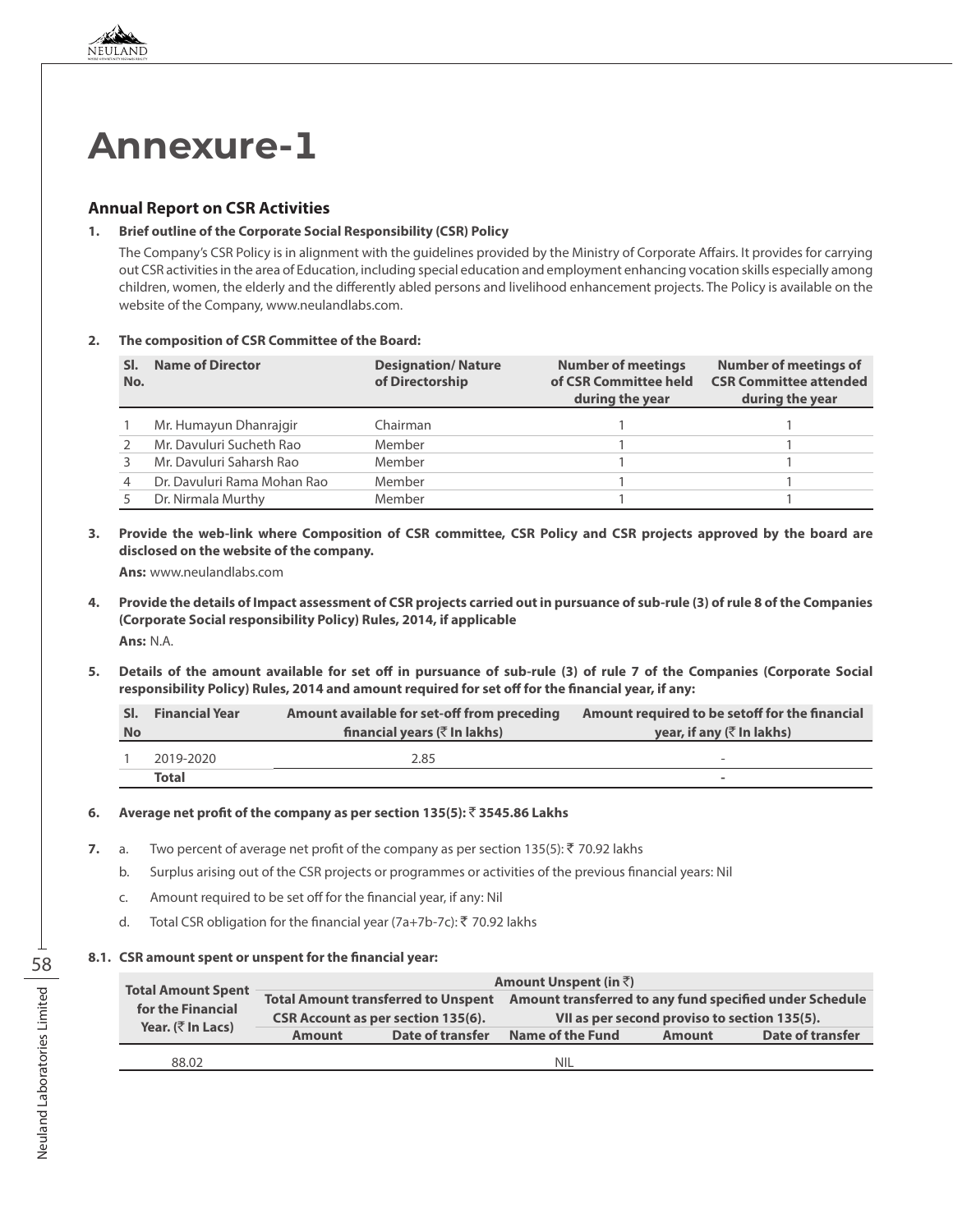#### **8.2. Details of CSR amount spent against ongoing projects for the financial year:**

| $\mathbf{1}$   | $\overline{2}$                                                                                | 3                                                                              | 4                             |              | 5                                        | 6                   | $\overline{7}$                                                           | 8                                                             | 9                                                                                                                | 10                                                           |             | 11                                                           |
|----------------|-----------------------------------------------------------------------------------------------|--------------------------------------------------------------------------------|-------------------------------|--------------|------------------------------------------|---------------------|--------------------------------------------------------------------------|---------------------------------------------------------------|------------------------------------------------------------------------------------------------------------------|--------------------------------------------------------------|-------------|--------------------------------------------------------------|
| SI.<br>No.     | <b>Name of the Project</b>                                                                    | Item from<br>the list<br>of activities in<br><b>Schedule</b><br>VII to the Act | Local<br>Area<br>(Yes/<br>No) |              | <b>Location of</b><br>the<br>Project     | Project<br>duration | <b>Amount</b><br>allocated<br>for the<br>project<br>$(\ln \overline{z})$ | <b>Amount</b><br>spent in<br>the current<br>financial<br>year | <b>Amount transferred</b><br>to Unspent CSR<br><b>Account for the</b><br>project as per<br>Section 135(6) (in ₹) | Mode of<br>impleme-<br>ntation<br><b>Direct</b><br>(Yes/No)) |             | Mode of<br>implementation-<br>Through<br>implementing Agency |
|                |                                                                                               |                                                                                |                               | <b>State</b> | <b>District</b>                          |                     |                                                                          |                                                               |                                                                                                                  |                                                              | <b>Name</b> | <b>CSR</b><br><b>Registration No.</b>                        |
|                | Construction of<br>drinking water tank                                                        | (i)                                                                            | Yes                           |              | Telangana Sangareddy                     | Year                | 26.81                                                                    | 26.81                                                         | <b>NIL</b>                                                                                                       | Yes                                                          | <b>NA</b>   | <b>NA</b>                                                    |
| 2              | Skill building and<br>Education                                                               | (iii)                                                                          | Yes                           |              | Telangana Sangareddy                     | Year                | 51.31                                                                    | 51.31                                                         | <b>NIL</b>                                                                                                       | Yes                                                          | <b>NA</b>   | <b>NA</b>                                                    |
| 3              | Children's Park                                                                               | (iv)                                                                           | Yes                           |              | Telangana Sangareddy                     | Year                | 1.00                                                                     | 1.00                                                          | <b>NIL</b>                                                                                                       | Yes                                                          | <b>NA</b>   | <b>NA</b>                                                    |
| $\overline{4}$ | COVID<br>i.<br>support-supply<br>of sanitizers.<br>preventive<br>medicines, masks<br>and food | (i)                                                                            | Yes                           |              | Telangana Hyderabad<br>and<br>Sangareddy | Year                | 9.90                                                                     | 9.90                                                          | <b>NIL</b>                                                                                                       | Yes                                                          | <b>NA</b>   | <b>NA</b>                                                    |
|                | ii. Health Camp                                                                               |                                                                                |                               |              |                                          |                     |                                                                          |                                                               |                                                                                                                  |                                                              |             |                                                              |
|                |                                                                                               |                                                                                | <b>TOTAL</b>                  |              |                                          |                     | 88.02                                                                    | 88.02                                                         |                                                                                                                  |                                                              |             |                                                              |

#### **8.3. Details of CSR amount spent against other than ongoing projects for the financial year:**

| $\overline{\mathbf{2}}$    | 3                                                                          | 4             |                                   |                 | 6             |                                                                                     |             | 8                                                                              |
|----------------------------|----------------------------------------------------------------------------|---------------|-----------------------------------|-----------------|---------------|-------------------------------------------------------------------------------------|-------------|--------------------------------------------------------------------------------|
| Name of<br>No. the Project | Item from the list<br>of activities in<br>Schedule VII to the Act (Yes/No) | Local<br>Area | <b>Location of</b><br>the Project |                 | <b>Amount</b> | Mode of<br>spent for the implementation<br>project (In $\bar{z}$ ) Direct (Yes/No)) |             | <b>Mode of implementation-</b><br><b>Through</b><br><b>implementing Agency</b> |
|                            |                                                                            |               | <b>State</b>                      | <b>District</b> |               |                                                                                     | <b>Name</b> | <b>CSR</b>                                                                     |
|                            |                                                                            |               |                                   |                 |               |                                                                                     |             | <b>Registration No.</b>                                                        |
|                            |                                                                            |               |                                   | <b>NA</b>       |               |                                                                                     |             |                                                                                |

#### **8.4. Amount spent in Administrative Overheads : NA**

#### **8.5. Amount spent on Impact Assessment, if applicable : NA**

#### **8.6. Total amount spent for the Financial Year (8b+8c+8d+8e): NA**

#### **8.7. Excess amount for set off, if any,:**

|           |                                                                                                             | (in ₹ lakhs)  |
|-----------|-------------------------------------------------------------------------------------------------------------|---------------|
| S.<br>No. | <b>Particulars</b>                                                                                          | <b>Amount</b> |
|           | Two percent of average net profit of the company as per section 135(5)                                      | 70.92         |
|           | Total amount spent for the Financial Year                                                                   | 88.02         |
|           | Excess amount spent for the financial year [(ii)-(i)]                                                       | 17.10         |
| 4         | Surplus arising out of the CSR projects or programmes or activities of the previous financial years, if any |               |
|           | Amount available for set off in succeeding financial years [(iii)-(iv)]                                     | 17.10         |

#### **9.1. Details of Unspent CSR amount for the preceding three financial years:** ` **135.04 lakhs**

Annual Report 2020-21  $\boxed{5}$ Annual Report 2020-21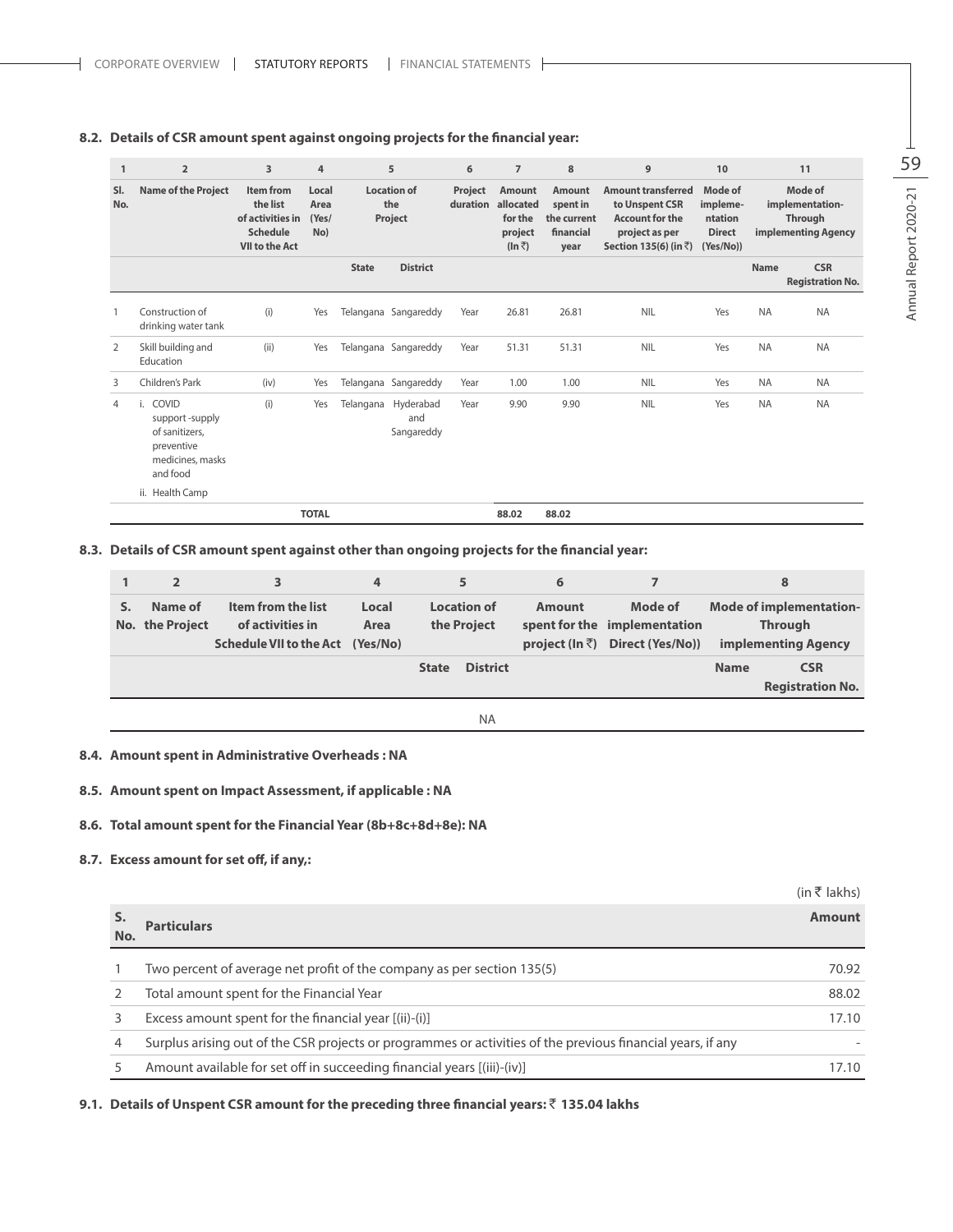|           |               |                       | 4                                                                          |          | 6                                                                 |                                                                                             |                                                                                                |                                                                   |
|-----------|---------------|-----------------------|----------------------------------------------------------------------------|----------|-------------------------------------------------------------------|---------------------------------------------------------------------------------------------|------------------------------------------------------------------------------------------------|-------------------------------------------------------------------|
| S.<br>No. | Project<br>ID | the<br><b>Project</b> | Name of Financial Year Project<br>in which the<br>project was<br>commenced | duration | Total amount<br>allocated for<br>them project<br>$(in \bar{z})$ . | <b>Amount spent</b><br>on the project<br>in the reporting<br>Financial Year (in $\bar{z}$ ) | <b>Cumulative amount</b><br>spent at the end<br>of reporting<br>Financial Year (in $\bar{z}$ ) | <b>Status of the</b><br>project-<br><b>Completed</b><br>/Ongoing. |
|           |               |                       |                                                                            |          | NIL                                                               |                                                                                             |                                                                                                |                                                                   |

**9.2. Details of CSR amount spent in the financial year for ongoing projects of the preceding financial year(s): NIL**

#### **10. In case of creation or acquisition of capital asset, furnish the details relating to the asset so created or acquired through CSR spent in the financial year (asset-wise details): Not Applicable**

- (a) Date of creation or acquisition of the capital asset(s).
- (b) Amount of CSR spent for creation or acquisition of capital asset
- (c) Details of the entity or public authority or beneficiary under whose name such capital asset is registered, their address etc
- (d) Provide details of the capital asset(s) created or acquired (including complete address and location of the capital asset).

#### **11. Specify the reason(s), if the company has failed to spend two per cent of the average net profit as per section 135(5): Not Applicable**

**Mr. Sucheth Rao Davuluri Mr. Humayun Dhanrajgir** Vice Chairman & Chief Executive Officer Chairman of Corporate

Social Responsibility Committee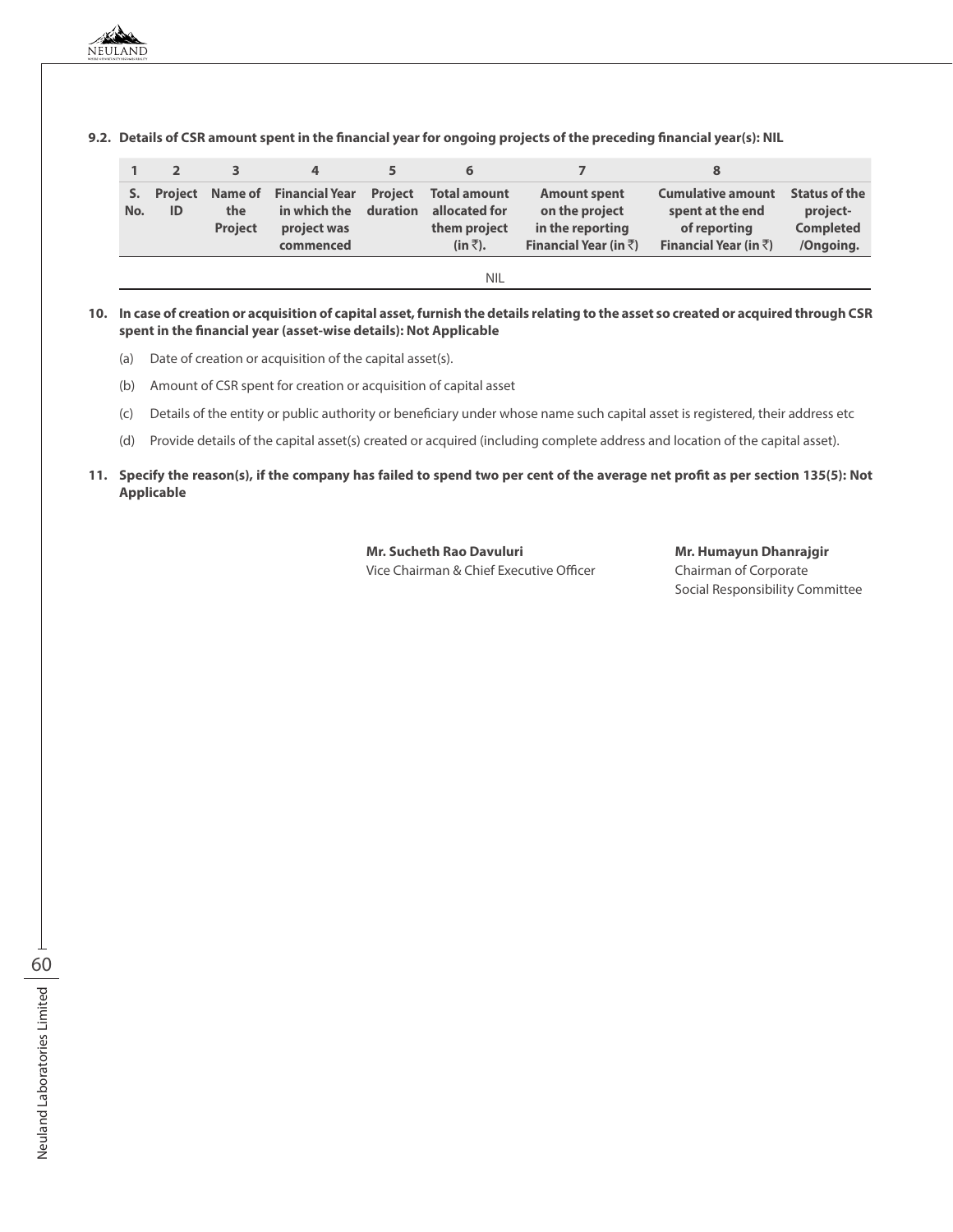# **ANNEXURE-2**

#### **BUSINESS RESPONSIBILITY REPORT**

*[pursuant to regulation 34(2)(f) of SEBI (Listing Obligations and Disclosure Requirements) Regulations, 2015]*

#### **SECTION A: GENERAL INFORMATION ABOUT THE COMPANY**

| Corporate Identity Number (CIN) of the Company                                                   | L85195TG1984PLC004393                                                                                                                                        |
|--------------------------------------------------------------------------------------------------|--------------------------------------------------------------------------------------------------------------------------------------------------------------|
| Name of the Company                                                                              | Neuland Laboratories Limited                                                                                                                                 |
| Registered address                                                                               | Sanali Info Park, A' Block, Ground floor, 8-2-120/113, Road No. 2, Banjara Hills,<br>Hyderabad - 500 034                                                     |
| Website                                                                                          | www.neulandlabs.com                                                                                                                                          |
| E-mail id                                                                                        | ir@neulandlabs.com                                                                                                                                           |
| Financial Year reported                                                                          | March 31, 2021                                                                                                                                               |
| Sector(s) that the Company is engaged in (industrial<br>activity code-wise)                      | NIC Code of product/service: 21001<br>Description: Manufacturing of Active Pharmaceutical Ingredients                                                        |
| List three key products/services that the Company<br>manufactures/provides (as in balance sheet) | Levetiracetam, Mirtazapine / Custom Manufacturing Services                                                                                                   |
| Total number of locations where business activity is<br>undertaken by the Company                | International: The Company has two overseas subsidiaries (United States of America and<br>Japan)                                                             |
|                                                                                                  | National: The Company has 3 manufacturing facilities and one R&D facility in Hyderabad.                                                                      |
| Markets served by the Company - Local/State/<br>National/International                           | The Company serves both International as well as Domestic markets with foothold and<br>presence in more than 80 countries through either sales or alliances. |

#### **SECTION B: FINANCIAL DETAILS OF THE COMPANY**

|                | Paid up Capital (INR)                                                                               | ₹1,290.05 lakhs                                                                                                                                                                                                                                                   |
|----------------|-----------------------------------------------------------------------------------------------------|-------------------------------------------------------------------------------------------------------------------------------------------------------------------------------------------------------------------------------------------------------------------|
| 2              | <b>Total Turnover (INR)</b>                                                                         | ₹ 95,300.80 lakhs                                                                                                                                                                                                                                                 |
| 3              | Total profit after taxes (INR)                                                                      | ₹8,029,49 lakhs                                                                                                                                                                                                                                                   |
| $\overline{4}$ | Total Spending on Corporate Social<br>Responsibility (CSR) as percentage of<br>profit after tax (%) | Total percentage on CSR as a percentage of profit after tax of FY 2020-21 is 1.10%<br>on standalone basis. The Company spent over 2% of its average profit before tax of<br>preceding 3 financial years                                                           |
| 5              | above has been incurred                                                                             | List of activities in which expenditure in 4 The Company has undertaken CSR projects during FY 2020-21. The detailed list<br>of activities where the CSR expenditure was incurred is included in the Directors'<br>Report which forms part of this Annual Report. |

#### **SECTION C: OTHER DETAILS**

#### **1. Does the Company have any Subsidiary Company/ Companies?**

Yes, the Company has two wholly owned overseas subsidiaries.

**2. Do the Subsidiary Company/ Companies participate in the BR Initiatives of the parent company? If yes, then indicate the number of such subsidiary company(s).**

The parent company undertakes majority of the BR initiatives.

**3. Do any other entity/entities (e.g. suppliers, distributors etc.) that the Company does business with, participate in the BR initiatives of the Company? If yes, then indicate the percentage of such entity/entities? [Less than 30%, 30-60%, More than 60%]**

The Company does not mandate its suppliers and partners to participate in the Company's BR initiatives. However, wherever applicable, these entities also abide by Company's policies.

#### **SECTION D: BR INFORMATION**

#### **1. Details of Director/Directors responsible for BR**

- a. Details of the Director responsible for the implementation of BR policy/policies
	- • DIN Number : 00108880
	- Name : Mr. Davuluri Sucheth Rao
	- • Designation : Vice Chairman & Chief Executive Officer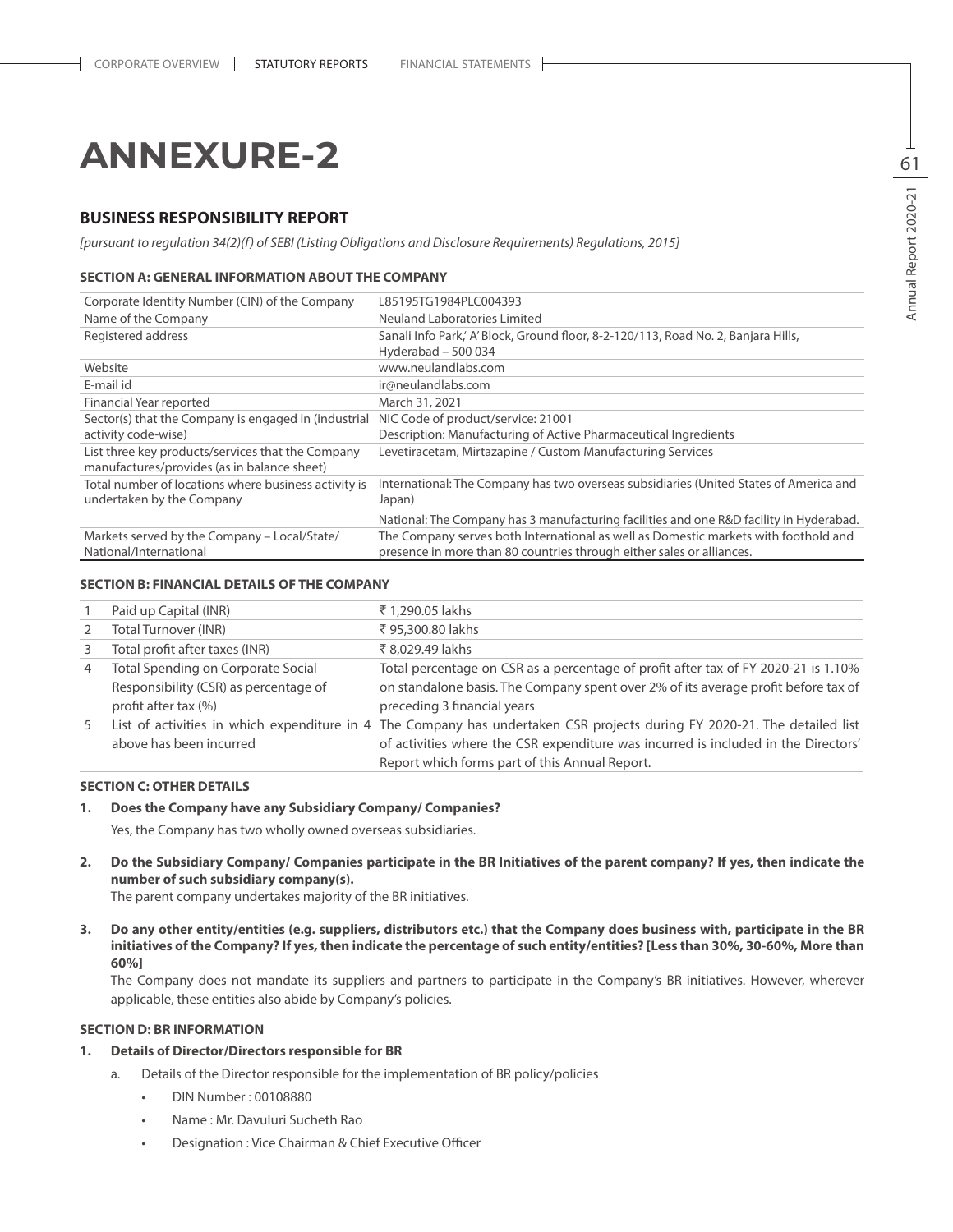#### **b. Details of the BR head:**

| Sl. No.        | <b>Particulars</b>         | <b>Details</b>                          |
|----------------|----------------------------|-----------------------------------------|
|                | DIN Number (if applicable) | 00108880                                |
|                | Name                       | Mr. Davuluri Sucheth Rao                |
| 3              | Designation Director       | Vice Chairman & Chief Executive Officer |
| $\overline{4}$ | Telephone No.              | 040-67611600                            |
|                | E-mail ID                  | dsuchethrao@neulandlabs.com             |

#### **2. Disclosures on the nine principles as charted by the Ministry of Corporate Affairs in the "National Voluntary Guidelines (NVG) on Social, Environmental and Economic Responsibilities of Business".**

| a)                                                                                                                                                                                         |                                                                                                                                                                   |                                                                                                                               |  |  |
|--------------------------------------------------------------------------------------------------------------------------------------------------------------------------------------------|-------------------------------------------------------------------------------------------------------------------------------------------------------------------|-------------------------------------------------------------------------------------------------------------------------------|--|--|
| <b>Principle 1</b>                                                                                                                                                                         | <b>Principle 2</b>                                                                                                                                                | <b>Principle 3</b>                                                                                                            |  |  |
| &<br>Ethics,<br>Accountability<br>Transparency<br>Businesses should<br>conduct<br>and govern<br>Ethics,<br>with<br>themselves<br>Transparency<br>and Accountability                        | Product Life Cycle Sustainability Businesses<br>should provide goods and services that<br>are safe and contribute to sustainability<br>throughout their lifecycle | Well-Being Businesses should<br>Employee<br>promote the well-being of all employees                                           |  |  |
| <b>Principle 4</b>                                                                                                                                                                         | <b>Principle 5</b>                                                                                                                                                | <b>Principle 6</b>                                                                                                            |  |  |
| Stakeholder Management Businesses should<br>respect the interests of and be responsive<br>towards all stakeholders, especially those who<br>are disadvantaged, vulnerable and marginalized | Human Rights Businesses should respect and<br>promote human rights                                                                                                | Environment Businesses should<br>respect,<br>efforts<br>make<br>restore<br>protect and<br>to<br>the environment               |  |  |
| <b>Principle 7</b>                                                                                                                                                                         | <b>Principle 8</b>                                                                                                                                                | <b>Principle 9</b>                                                                                                            |  |  |
| Policy Advocacy Businesses, when engaged<br>in influencing public regulatory policy, should<br>do so in a responsible manner                                                               | Equitable<br>Development<br><b>Businesses</b><br>should<br>support inclusive<br>growth and<br>equitable development                                               | Customer Value Businesses should engage<br>with and provide value to their customers<br>and consumers in a responsible manner |  |  |

#### **b) Principle-wise (as per NVGs) BR Policy/policies (Reply in Y/N)**

| SI.            | <b>Ouestions</b>                                                                                                                                                | P <sub>1</sub>                                                                                                                                                                               | <b>P2</b> | P <sub>3</sub> | <b>P4</b> | <b>P5</b> | <b>P6</b>                                            | <b>P7</b> | P <sub>8</sub>                                                 | P <sub>9</sub> |
|----------------|-----------------------------------------------------------------------------------------------------------------------------------------------------------------|----------------------------------------------------------------------------------------------------------------------------------------------------------------------------------------------|-----------|----------------|-----------|-----------|------------------------------------------------------|-----------|----------------------------------------------------------------|----------------|
| No.            |                                                                                                                                                                 |                                                                                                                                                                                              |           |                |           |           |                                                      |           |                                                                |                |
|                | Do you have a policy/policies for                                                                                                                               | Y                                                                                                                                                                                            | Υ         | Υ              | Υ         | Υ         | Υ                                                    | Y         | Υ                                                              | Υ              |
| $\overline{2}$ | Has the policy being formulated in consultation with the<br>relevant stakeholders?                                                                              | Y                                                                                                                                                                                            | Υ         | Y              | Y         | Y         | Y                                                    | Y         | Υ                                                              | Y              |
| 3              | Does the policy conform to any national/international<br>standards? If yes, specify? (50 words)                                                                 |                                                                                                                                                                                              |           |                |           |           | policies, the best practices are taken into account. |           | The Company is abiding by the various laws while framing the   |                |
| $\overline{4}$ | Has the policy been approved by the Board? If yes, has<br>it been signed by the MD/Owner/CEO/ appropriate<br><b>Board Director?</b>                             |                                                                                                                                                                                              |           |                |           |           | and certain policies are approved by the Board.      |           | The policies have been approved by the Chief Executive Officer |                |
| 5              | Does the Company have a specified committee<br>of the Board/Director/Official to oversee the<br>implementation of the policy?                                   | Υ                                                                                                                                                                                            | Υ         | Υ              | Υ         | Υ         | Υ                                                    | Y         | Υ                                                              | Υ              |
| 6              | Indicate the link for the policy to be viewed online?                                                                                                           | Many of the policies are available on the website of the Company<br>www.neulandlabs. com and the policies which are internal to the<br>Company are available on the Intranet of the Company. |           |                |           |           |                                                      |           |                                                                |                |
| 7              | Has the policy been formally communicated to all relevant<br>internal and external stakeholders?                                                                | Y                                                                                                                                                                                            | Υ         | Υ              | Υ         | Υ         | Υ                                                    | Y         | Υ                                                              | Υ              |
| 8              | Does the Company have in-house structure to implement<br>the policy/ policies?                                                                                  | Y                                                                                                                                                                                            | Υ         | Y              | Y         | Υ         | Y                                                    | Y         | Y                                                              | Y              |
| 9              | Does the Company have a grievance redressal mechanism<br>related to the policy/policies to address stakeholders'<br>grievances related to the policy/ policies? | Υ                                                                                                                                                                                            | Υ         | Y              | Y         | Υ         | Y                                                    | Y         | Υ                                                              | Υ              |
| 10             | Has the Company carried out independent audit/<br>evaluation of the working of this policy by an internal or<br>external agency?                                | Υ                                                                                                                                                                                            | Υ         | Y              | Υ         | Υ         | Υ                                                    | Υ         | Υ                                                              | Υ              |

**c) If answer to the question at serial number 1 against any principle, is 'No', please explain why: (Tick up to 2 options)**

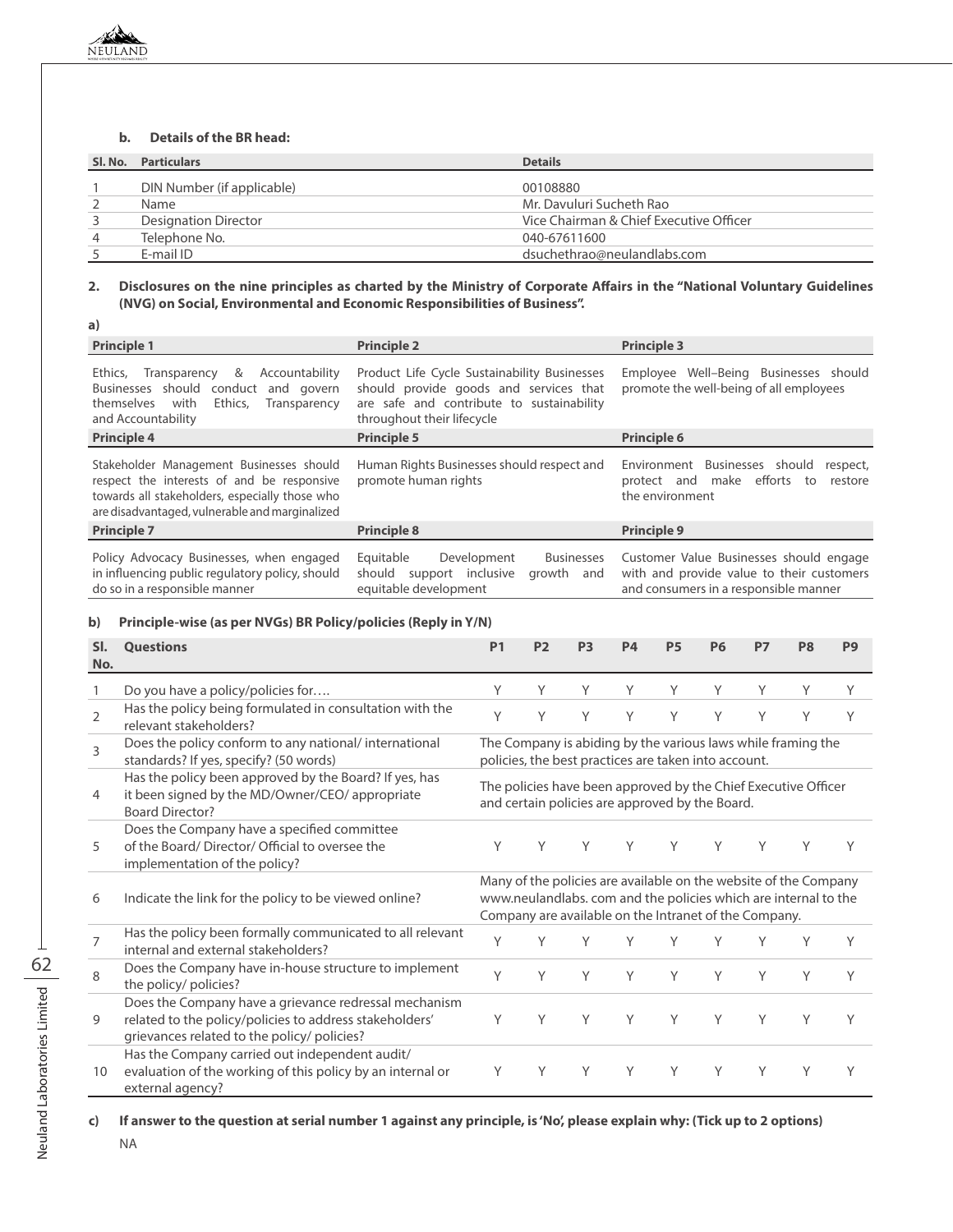#### **3. Governance related to BR**

- Indicate the frequency with which the Board of Directors, Committee of the Board or Chief Executive Officer assess the BR performance of the Company. (Within 3 months, 3-6 months, Annually, More than 1 year) - Annually.
- Does the Company publish a BR or a Sustainability Report? What is the hyperlink for viewing this report? How frequently it is published?

 Business Responsibility Report forms as part of the Company's Annual Report and can be viewed on the website of the Company, https://www.neulandlabs.com.

#### **SECTION E: PRINCIPLE-WISE PERFORMANCE**

#### **Principle 1: Ethics, Transparency and Accountability**

**1. Does the policy relating to ethics, bribery and corruption cover only the company? Yes/ No. Does it extend to the Group/ Joint Ventures/ Suppliers/Contractors/NGOs /Others?**

The Company adheres to transparent, fair and ethical governance and firmly believes that good Corporate Governance practices hold the key to raise the long-term value of stakeholders and form an integral part of its business.

The Company has in place, the 'Code of Ethical Conduct' for employees and 'Code of Conduct for Board Members and Senior Management' to promote highest standard of ethical conduct in all of its business activities. The Company encourages its Vendors and other Stakeholders to follow ethical practices throughout their respective operations.

All the policies are extended to the subsidiaries.

**2. How many stakeholder complaints have been received in the past financial year and what percentage was satisfactorily resolved by the management? If so, provide details thereof, in about 50 words or so.**

Other than normal business-related complaints in the ordinary course of the Company's business, no other material complaint has been received from any of the stakeholder in the financial year under report. All the complaints received are satisfactorily resolved.

#### **Principle 2: Products Life Cycle Sustainability**

- **1. List up to 3 of your products or services whose design has incorporated social or environmental concerns, risks and/or opportunities.**
	- (a) Levetiracetam
	- (b) Levofloxacin
	- (c) Mirtazapine

For all the above-mentioned products, we have done the details risk assessment (HazOp studies and HIRA) and implemented all recommendations. These activities resulted into safe operations, increased yield, significant inhouse solvent recoveries with a positive impact on the environment. The risk and improvement for opportunities are captured as per ISO 45001: 2018 Standard.

For each such product, provide the following details in respect of resource use (energy, water, raw material etc.) per unit of product(optional):

- (a) Reduction during sourcing/production/ distribution achieved since the previous year throughout the value chain?
- (b) Reduction during usage by consumers (energy, water) has been achieved since the previous year?

The company strives to improve its energy and water footprints by reducing the power and fuel consumption on an ongoing basis and continual improvement.

- Reduced energy consumption by replacing liquid nitrogen utility to chilled brine system.
- Installation of pressured powered pump for steam condensate, recycling improved by 20 %.
- Energy consumption reduction by installing Artic master.
- Dehydration of solvent by using molecular sieves reduced steam consumption and solvent loss.
- Automation of flue gas and blowdown water of boiler improved boiler efficiency 3%, consequently coal consumption.
- Boiler condensate recovery improvement reduced 20KL per day water
- Purified water plant RO end EDI reject water reusing as feed water, 10KL per day reduced
- Power factor improved from 0.88 to 0.98 for major utilities, consequently reduced by 3%.
- Automation (VFD and Pressure transmitter installation) for utilities reduced power consumption by 2.5%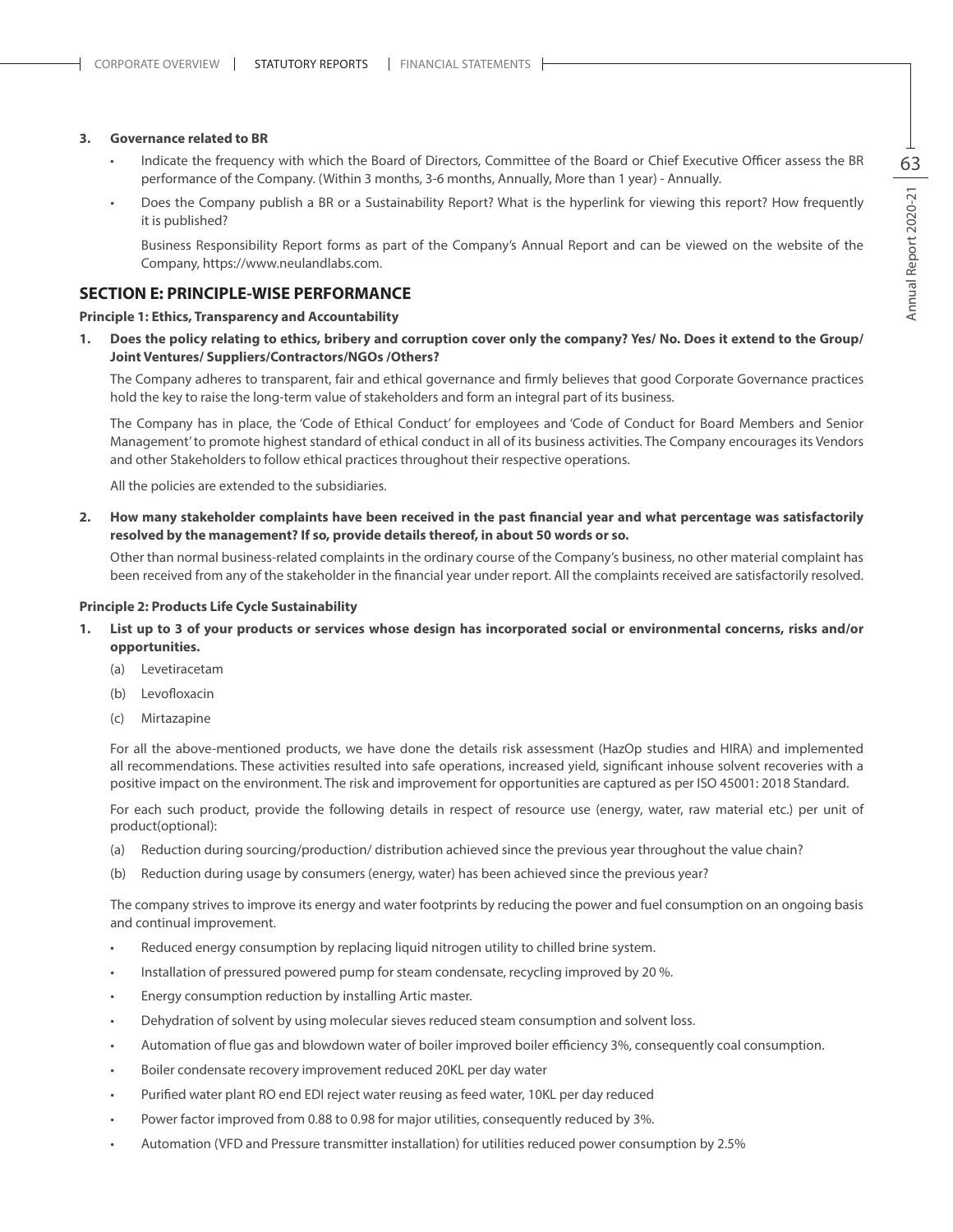**2. Does the Company have a mechanism to recycle products and wastes? If yes, what is the percentage of recycling the products and waste (separately as 10%). Also, provide details thereof, in about 50 words or so.**

The Organization is committed to recycle wastes - both process and non-process without compromising on compliance part.

The initiatives around recycling are:

- Spent Sulphuric acid generated sent to gypsum manufacturing company.
- Purifying solvent streams coming out from the manufacturing process and recycling back in the process.
- Mixed spent solvent generated (which cannot be separated/purified) is sent to thinner manufacturing industry for use as raw material.
- Hazardous waste generated in process sending to cement industry for recycling for use as co-fuel.
- Treated effluent passed through RO plants, MEE and recycled 100%.
- Steam condensate water recovered and sending back to boiler.

#### **Principle 3: Employee Well-Being**

**1. Please indicate the Total number of employees.**

As on March 31, 2021, there were 1,427 employees in the Company.

**2. Please indicate the Total number of employees hired on temporary/ contractual/ casual basis.** The total number employee hired on temporary/ contractual/ casual basis is 998 as on March 31, 2021.

#### **3. Please indicate the Number of permanent women employees.**

The total number of permanent women employees is 119 as on March 31, 2021.

- **4. Please indicate the Number of permanent employees with disabilities** None.
- **5. Do you have an employee association that is recognized by management?** Yes
- **6. What percentage of your permanent employees is members of this recognized employee association?** 9.92%
- **7. Please indicate the Number of complaints relating to child labour, forced labour, involuntary labour, sexual harassment in the last financial year and pending, as on the end of the financial year.**

Nil. The Company does not employ any child labor. No case of sexual harassment at workplace was reported during the year 2020 and as on the date of this report.

**8. What percentage of your under mentioned employees were given safety & skill up-gradation training in the last year? (a) Permanent Employees (b) Permanent Women Employees (c) Casual/Temporary/Contractual Employees (d) Employees with Disabilities**

|     |                                         | <b>Safety Training</b> | <b>Skill up-gradation training</b> |
|-----|-----------------------------------------|------------------------|------------------------------------|
| (a) | Permanent Employees                     | 100%                   | 100%                               |
| (b) | Permanent Women Employees               | 100%                   | 100%                               |
| (C) | Casual/Temporary/ Contractual Employees | 100%                   | $\overline{\phantom{0}}$           |
| (d) | <b>Employees with Disabilities</b>      | N.A.                   | N.A.                               |

#### **Principle 4: Stakeholder Management**

#### **1. Has the Company mapped its internal and external stakeholders? Yes/No.**

Yes. The Company has mapped its internal and external stakeholders.

#### **2. Out of the above, has the Company identified the disadvantaged, vulnerable & marginalized stakeholders?**

Yes. The Company identifies underprivileged communities around its business locations as disadvantaged, vulnerable and marginalised stakeholders and continuously engages with all such stakeholders identifying their needs and priorities so as to serve these needs accordingly. The systems and processes are in place to systematically identify stakeholders and for understanding their concerns and for engaging with them is reviewed on a monthly basis.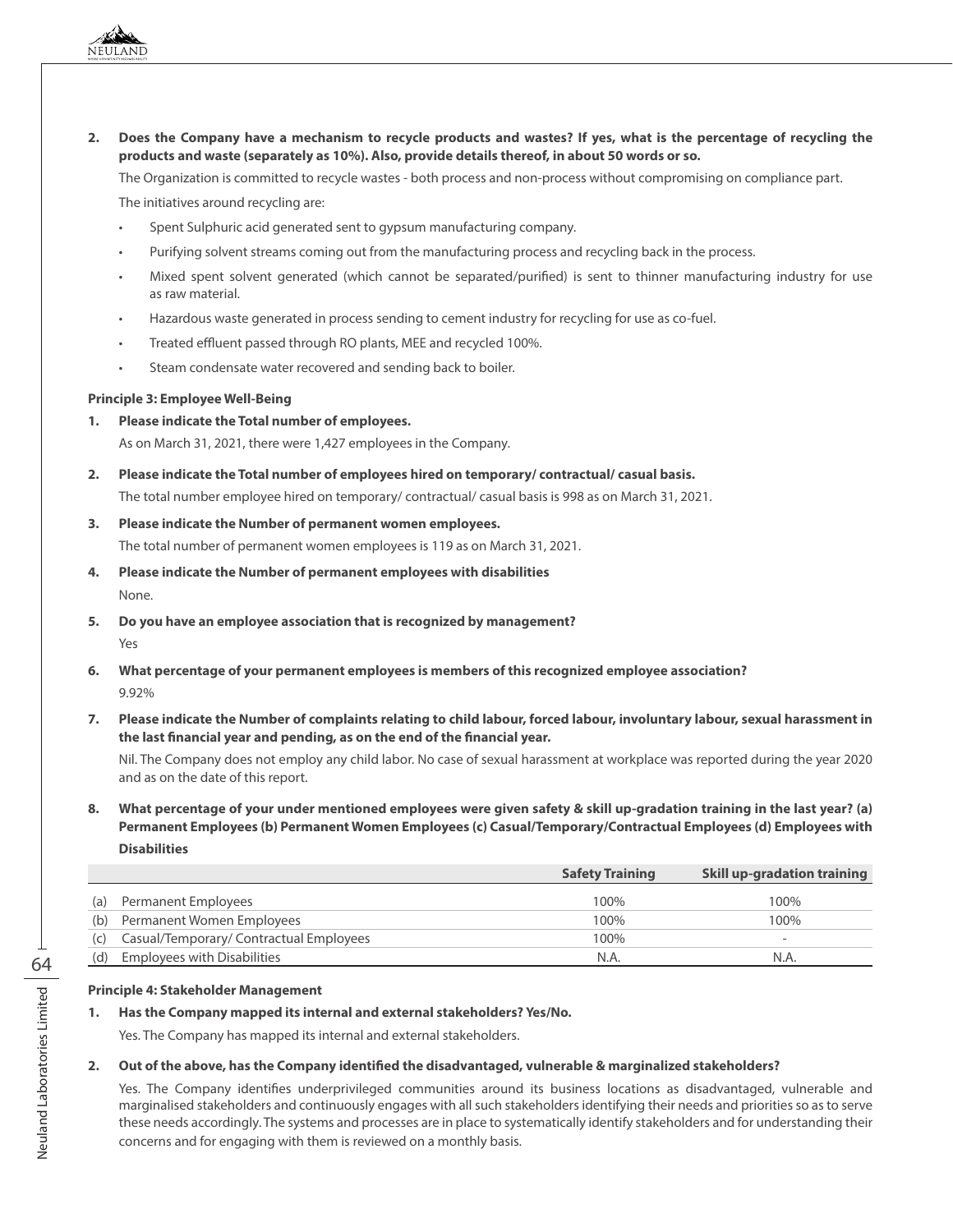#### **3. Are there any special initiatives taken by the Company to engage with the disadvantaged, vulnerable and marginalized stakeholders. If so, provide details thereof, in about 50 words or so.**

Yes. The Company focuses on serving disadvantaged, vulnerable and marginalized stakeholders in core areas near to its manufacturing facilities through various CSR initiatives. The Company, on a periodical basis undertakes dedicated activities as a part of its CSR initiatives for the disadvantaged, vulnerable and marginalized stakeholders in and around the Company's facilities. The Company acknowledges the importance of skill development in this competitive environment and currently has more than 75 apprentices in our manufacturing and R&D locations with the motto of developing technical skills amongst chemistry students from economically backward districts in the region. More than 50 students of the Apprentice Scheme who were inducted will be confirmed for full time employment on company rolls on successful completion of apprenticeship. The Company also pursues other local community assistance programmes in and around its manufacturing facilities and office locations. The Company undertook the construction and successfully handed over of a community water tank in Domadugu village in Sangareddy district. As part of our green initiatives we partnered with the local administration in Gaddapotharam village to construct a childrens' park. Through hands on partnership with regulatory authorities, the Company has supported the government task force through supply of masks, sanitizers, vitamin supplements, pulse oximeters. Food packets distribution for migrant contract labour through police force support and Akshaya Patra. As part of our educational initiatives we supported the local village students in the communities of Gaddapotharam & Daomadugu through supply of computers and printers.

#### **Principle 5: Human Rights**

**1. Does the policy of the Company on human rights cover only the Company or extend to the Group/Joint Ventures/Suppliers/ Contractors/NGOs/Others?**

The Company's policy extends to its subsidiaries.

**2. How many stakeholder complaints have been received in the past financial year and what percent was satisfactorily resolved by the management?**

There have been no complaints regarding violation of human rights.

#### **Principle 6: Environment**

**1. Does the policy related to Principle 6 cover only the company or extends to the Group/Joint Ventures/Suppliers/Contractors/ NGOs/others?**

The policy is applicable within the Organization and we also ensure that contract staff deployed on our premises are equally part of safety induction trainings. The Company conducts vendor audits to ensure compliance with environmental norms.

**2. Does the company have strategies/ initiatives to address global environmental issues such as climate change, global warming, etc? Y/N. If yes, please give hyperlink for webpage etc.**

The Company has taken up initiatives to address global environmental issues. The approach includes enhanced solvent recovery and water conservation through water management principles (reduce, recycle, reuse), etc. Environmental Compliance report is being submitted to the regulatory authority as per the stipulated timelines.

#### **3. Does the company identify and assess potential environmental risks? Y/N**

Yes, the Environmental risk assessment is being done on periodical basis and all risks identified are complied.

- **4. Does the company have any project related to Clean Development Mechanism? If so, provide details thereof, in about 50 words or so. Also, if Yes, whether any environmental compliance report is filed?** No.
- **5. Has the company undertaken any other initiatives on clean technology, energy efficiency, renewable energy, etc. Y/N. If yes, please give hyperlink for web page etc.**

The Company has undertaken number of initiatives including-

- Reduction in energy consumption by replacing liquid nitrogen utility to  $~40$  brine compressor
- Power saving achieved by about 1.8 lac KW/Year by installing Artic master and replacement of Instruments Air Compressor and Drier Replacements.
- Energy effluent motor are purchased.
- **6. Are the Emissions/Waste generated by the company within the permissible limits given by CPCB/SPCB for the financial year being reported?**

Yes, all emissions and wastes generated by the company are well within the limits given by CPCB and state PCB for the financial year reported.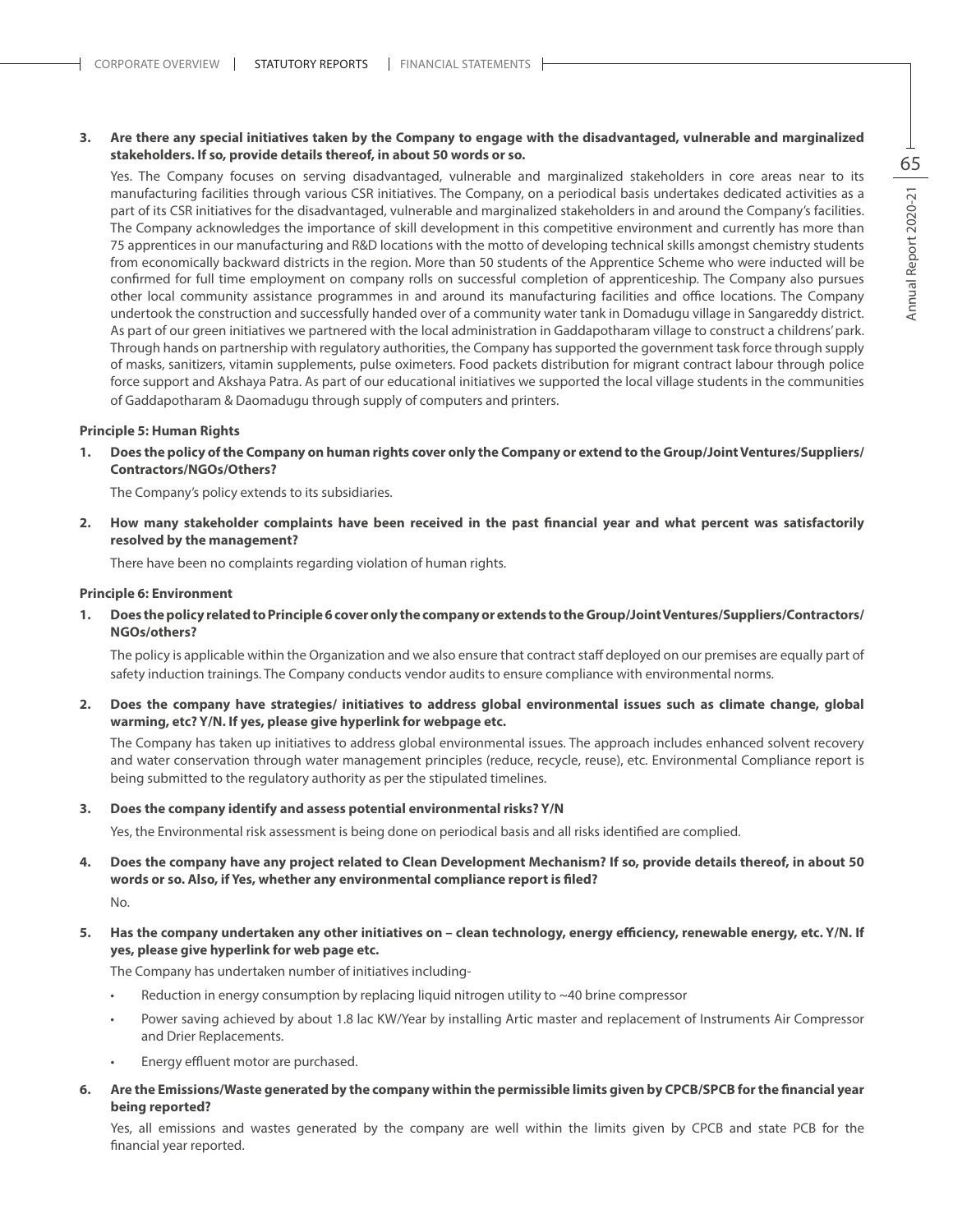During the FY 2020-2021, the Company has not received any show cause/ legal notices from CPCB/ SPCB.

#### **Principle 7: Policy Advocacy**

**1. Is your company a member of any trade and chamber or association? If Yes, Name only those major ones that your business deals with:**

Yes. The Company is a member of various trade/industry associations such as Federation of Telangana and Andhra Pradesh Chambers of Commerce and Industry (FTAPCI), Bulk Drug Manufacturers Association (India) (BDMA), Pharmaexcil and, Confederation of Indian Industry (CII).

**2. Have you advocated/lobbied through above associations for the advancement or improvement of public good? Yes/No; if yes specify the broad areas (drop box: Governance and Administration, Economic Reforms, Inclusive Development Policies, Energy security, Water, Food Security, Sustainable Business Principles, Others)**

Yes. The Company has participated in advocating matters relating to advancement of the industry and public good in the areas of sustainable product development, environmental impact management, women safety, security and CSR, through industry associations and initiatives with local government authorities.

#### **Principle 8: Equitable Development**

**1. Does the Company have specified programmes/ initiatives/projects in pursuit of the policy related to Principle 8? If yes details thereof.**

Yes. For more details on our CSR Initiatives, please refer Annexure 1 to the Directors' Report.

**2. Are the programmes/ projects undertaken through in-house team/own foundation/ external NGO/ government structures/ any other organization?**

The CSR initiatives are undertaken / closely monitored by the in-house team, in close collaboration with local Governments and grants may be provided to trusts/NGOs doing impactful work for the marginalized sections of the society.

#### **3. Have you done any impact assessment of your initiative?**

The Company undertakes impact assessments of projects under implementation for ensuring their desired impact and continued sustenance. The impact assessment is also discussed in the CSR committee.

**4. What is your company's direct contribution to community development projects- Amount in INR and the details of the projects undertaken?**

This information has been provided under CSR Report of the Company. The total amount spent in the financial year under report is  $\overline{\xi}$  88.02 lakhs.

**5. Have you taken steps to ensure that this community development initiative is successfully adopted by the community? Please explain in 50 words, or so.**

All the community development initiatives are planned based on need assessment studies done with target communities to make sure projects are successfully adopted by the community.

#### **Principle 9: Customer Value**

**1. What percentage of customer complaints/consumer cases are pending as on the end of financial year.**

No pending complaints. The complaints are handled timely as per the internal SOP and responded to customers.

**2. Does the company display product information on the product label, over and above what is mandated as per local laws? Yes/ No/N.A./Remarks (additional information)**

Yes, all the relevant product information such as name and grade of the product, batch number, manufacturing date, re-test date, quantity, manufacturer's details, storage and handling instructions, precautionary/ hazard statements, disposal procedures etc., are provided on the labels.

**3. Is there any case filed by any stakeholder against the company regarding unfair trade practices, irresponsible advertising and/or anti-competitive behaviour during the last five years and pending as on end of financial year. If so, provide details thereof, in about 50 words or so.**

No

#### **4. Did your company carry out any consumer survey/ consumer satisfaction trends?**

Yes, customer feedback is taken and evaluated periodically. In the current year the Company conducted a large survey for Generic Drug Substances (GDS) customers and a series of surveys for Customs Manufacturing Solutions (CMS) Customers.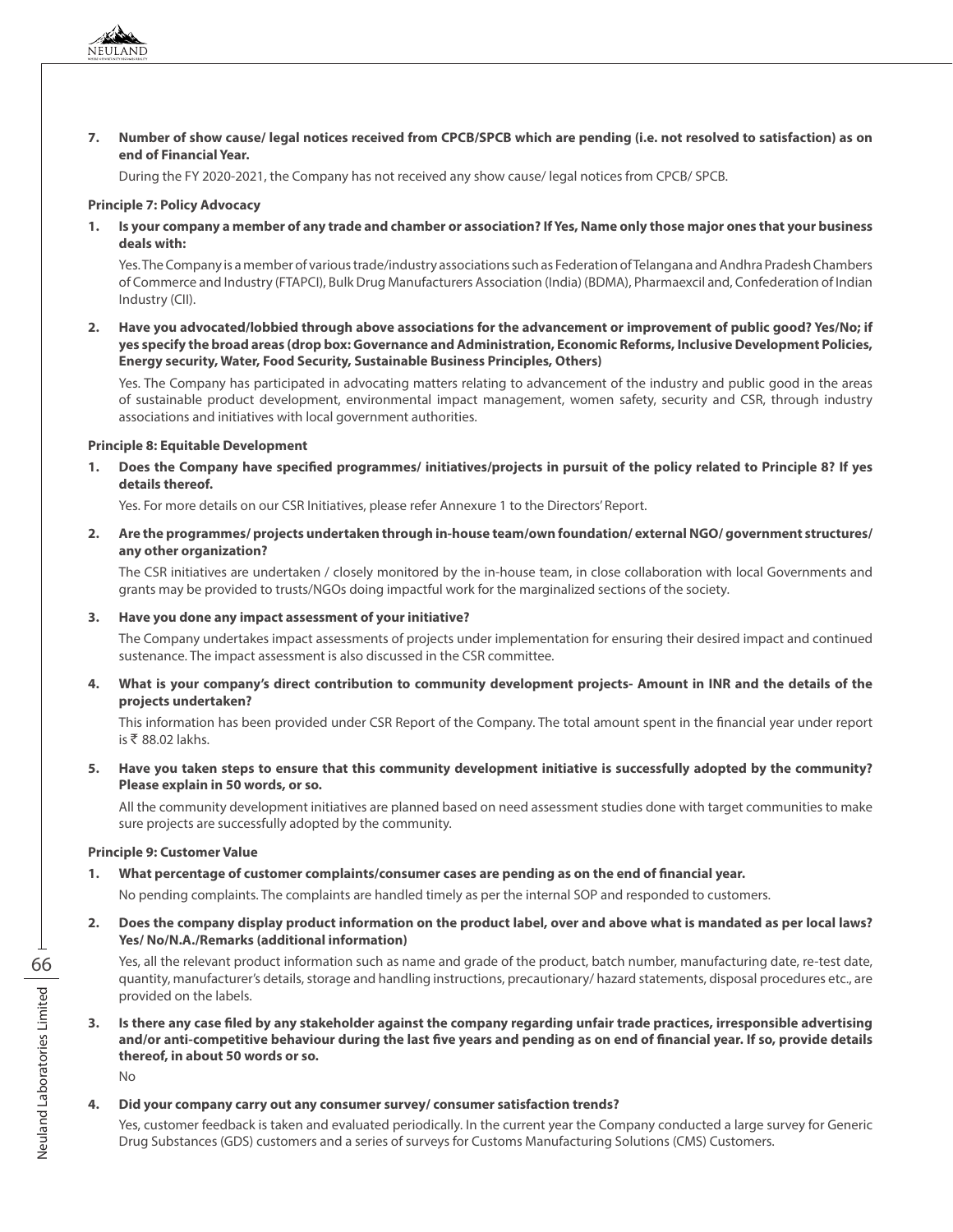### **FORM - A**

Disclosure of particulars with respect to conservation of energy (to the extent applicable)

#### **A. Power & Fuel Consumption**

|    |      |                                        | 2020-21 | 2019-20 |
|----|------|----------------------------------------|---------|---------|
| 1. |      | Electricity                            |         |         |
|    | a.   | Purchased                              |         |         |
|    |      | Unit in lakhs (kWh)                    | 356     | 286     |
|    |      | Total Amount (₹ in lakhs)              | 2451    | 2,182   |
|    |      | Rate/Unit (₹/kWh)                      | 6.9     | 7.63    |
|    | b.   | Own generation (Unit in lakhs) kWh     | 7.0     | 4.9     |
|    |      | (Through Diesel Generator)             |         |         |
|    |      | Units per litre of Diesel Oil          | 2.7     | 2.9     |
|    |      | Cost/Unit (₹/kWh)                      | 29.3    | 25.3    |
| 2. | Coal |                                        |         |         |
|    |      | Quality "C" Grade used in Steam Boiler |         |         |
|    |      | Quantity (Tonnes)                      | 14289   | 14,779  |
|    |      | Total cost (₹ in lakhs)                | 845     | 882     |
|    |      | Average rate (₹/Tonne)                 | 5916    | 5,970   |

#### **B. Consumption per Unit of Production Electricity (Units) & Coal (in Tonnes)**

Since the Company manufactures different types of bulk drugs and its intermediates, it is not practicable to give consumption per unit of production.

### **FORM - B**

#### **Research and Development**

#### **a. Specific areas in which R&D was carried out by your Company**

- i. Development of non-infringing patentable processes for active pharmaceutical ingredients in the therapeutic categories of anti-asthmatic, vasodilator, anti-fungal, haemostatic, anti-glaucoma, anti-hyperlipoproteinemic, anti-hypertensive, antipsychotic, antiemetic, anti-parkinson, anti-depressant, benign prostatic hyperplasia, antibacterial, anti-alzheimer and anti-coagulant.
- ii. Development of efficient and cost-effective processes (Life cycle management) to reduce total variable cost and cycle time for existing products within the scope of DMF.
- iii. Development of analytical methods and their validations.
- iv. Generation of intellectual property and international regulatory filings.
- v. Study of impurity profiles, synthesis including metabolites of active pharmaceutical ingredients.
- vi. Evaluation of genotoxic impurities and their control in active pharmaceutical ingredients.
- vii. Development of analytical methods for genotoxic impurities quantification.
- viii. Project deliverables for CMS division are route feasibility / scouting / development / plant scale-ups for molecules which belong to different therapeutic categories which indicates that Neuland has expertise and can handle variety of therapeutic segment molecules.

#### **b. Benefits derived as a result of the above:**

- i. The above research has resulted in commercializing/ scaling up of products.
- ii. Life cycle management of the existing manufacturing processes for APIs resulted in lower production costs, reduced cycle times, and customer retention.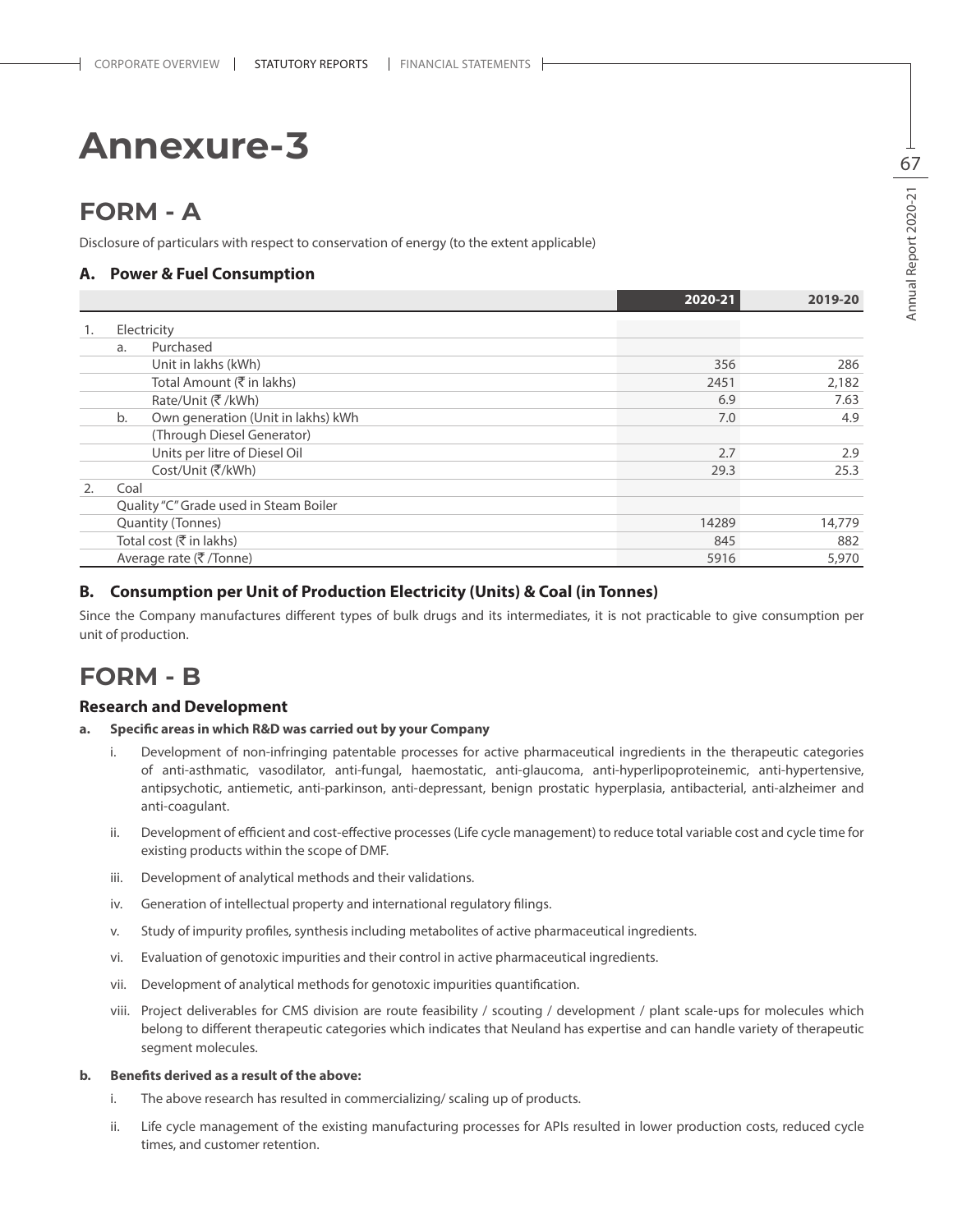iii. CMS division project details for the financial year 2020-21.

| <b>Projects* details</b>               | FY: 2020 - 2021 |
|----------------------------------------|-----------------|
| Total CMS division has worked Projects |                 |
| Total projects completed by CMS        |                 |
| Under progress CMS projects            |                 |

 *\* Projects here are defined on the basis of individual RFPs, and not on a product basis*

- iv. During the financial year 2020-21, Neuland has secured the grants of 7 process patents for 5 API molecules, of which 2 in USA (Apremilast and Aripiprazole Lauroxil), 02 in Europe (Indacaterol and Sugammadex), 03 in India (Labetalol hydrochloride, Sugammadex and Apremilast).
- v. Neuland has filed 08 patent applications of which 05 were in India and 03 in PCT for the FY 2020-21.
- vi. Neuland has filed 19 DMF's for the financial year 2020-2021 in different market areas.
- vii. Neuland has developed 8 PID projects.
- viii. New pilot plant for R&D purpose

#### **c. Future plan of action:**

- i. To develop processes for new bulk drugs of various therapeutic categories identified after an extensive analysis of the market.
- ii. and development of cost-effective processes for existing products.
- iii. Undertake more custom manufacturing projects.
- iv. Implementation of QBD during process development
- v. To file 4-6 DMFs/CEPs every year
- vi. Identified 6 new products for development in FY 2021-22
- vii. Cost improvement in 8 products is planned to be taken up.

#### **d. Expenditure on R&D**

|           |             | (K in lakns) |
|-----------|-------------|--------------|
|           | $2020 - 21$ | 2019-20      |
| Capital   | 178.11      | 347.18       |
| Recurring | 2,106.58    | 1,741.14     |
| Total     | 2,284.69    | 2,088.32     |

 $(\pm 1.1.1)$ 

#### **Technology Absorption, Adaptation and Innovation**

- a. The technologies developed by R&D division of the Company towards the quality and yield improvement of existing products and also development of technology for new bulk drugs have been commercialized and adopted by the manufacturing facility of the Company.
- b. In case of improved technology (imported during the last 5 years reckoned from the beginning of the financial year), the following information may be furnished.

|      | Technology imported:                                                                                         | Nil |
|------|--------------------------------------------------------------------------------------------------------------|-----|
| ii.  | Year of import :                                                                                             | Nil |
| iii. | Has technology fully been absorbed :                                                                         | Nil |
| iv.  | If not fully absorbed, areas where this has not taken place, reasons therefore and future plans of actions : | Nil |
|      |                                                                                                              |     |

#### **Foreign Exchange Earnings and Outgo**

Foreign exchange earned in terms of actual inflows and foreign exchange outgo in terms of actual outflows during the year ended March 31, 2021:

- a. Foreign exchange earned in terms of actual Inflows ₹ 72,918.61 lakhs.
- b. Foreign exchange outgo in terms of actual Outflows ₹ 27,648.12 lakhs.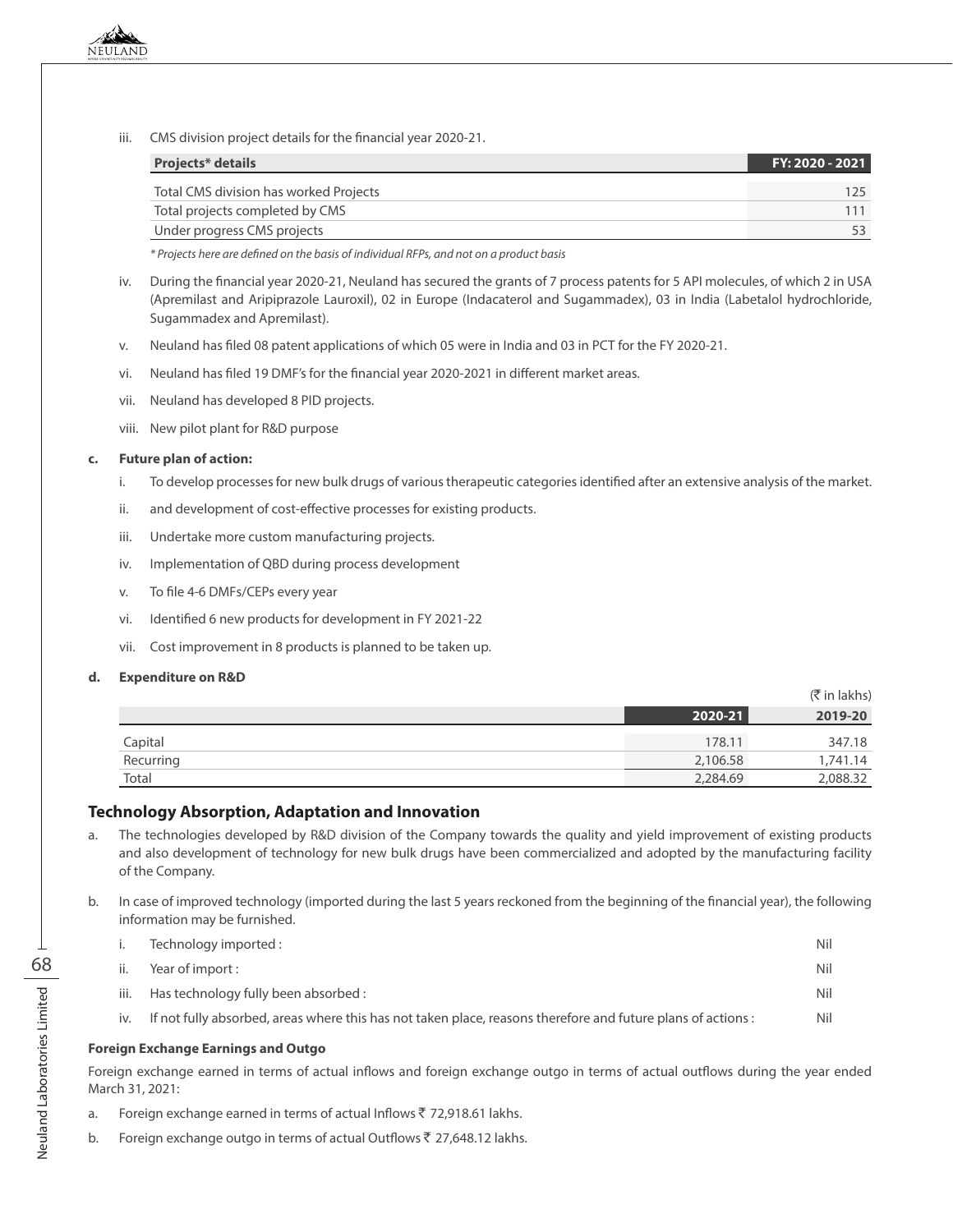#### **Particulars of Remuneration**

Details pertaining to remuneration as required under Section 197(12) of the Companies Act, 2013 read with Rule 5(1) of the Companies (Appointment and Remuneration of Managerial Personnel) Rules, 2014

The information required under Section 197 of the Act and the Rules made there-under, in respect of employees of the Company, is follows:

**i. the ratio of the remuneration of each director to the median remuneration of the employees of the company and percentage increase in remuneration of for the financial year**

| Name of the Directors & Key Managerial Personnel                             | <b>Ratio of remuneration to</b><br>median remuneration<br>of employees | % increase <sup>1</sup> /decrease<br>in remuneration<br>over previous year |
|------------------------------------------------------------------------------|------------------------------------------------------------------------|----------------------------------------------------------------------------|
| Dr. Davuluri Rama Mohan Rao <sup>2</sup> (Executive Chairman)                | 37.77                                                                  | 25.01%                                                                     |
| Mr. D. Sucheth Rao <sup>2</sup> (Vice Chairman & Chief Executive Officer)    | 32.74                                                                  | 08.33%                                                                     |
| Mr. D. Saharsh Rao <sup>2</sup> (Vice Chairman & Managing Director)          | 32.74                                                                  | 08.33%                                                                     |
| Mr. Humayun Dhanrajgir (Non-Executive Director)                              | 02.17                                                                  | 93.88%                                                                     |
| Mr. P. V. Maiya (Non-Executive Director)                                     | 01.82                                                                  | 01.27%                                                                     |
| Dr. Will Mitchell (Non-Executive Director)                                   | 01.64                                                                  | 38.46%                                                                     |
| Dr. Christopher M. Cimarusti (Non-Executive Director)                        | 01.60                                                                  | 40.00%                                                                     |
| Mrs. Bharati Rao (Non-Executive Director)                                    | 02.19                                                                  | 26.32%                                                                     |
| Dr. Nirmala Murthy (Non-Executive Director)                                  | 02.14                                                                  | 27.03%                                                                     |
| Mr. Homi Rustam Khusrokhan (Non-Executive Director)                          | 02.10                                                                  | 48.39%                                                                     |
| Mr. Deepak Gupta <sup>3</sup> (Chief Financial Officer)                      | N.A.                                                                   | N.A.                                                                       |
| Ms. Sarada Bhamidipati <sup>4</sup> (Company Secretary & Compliance Officer) | 06.82                                                                  | 15.99%                                                                     |

<sup>1</sup> Changes in the remuneration paid to non-executive directors, reflect increase / decrease in the sitting fees paid based on the number of meetings compared *to previous year and also increase in provision for commission*

*2 The provision for commission (profit-based) for the financial year 2020-21 has not been considered to make it comparable.*

*3 Appointed with effect from September 24, 2020.*

*4 includes one-time bonus payment.*

- ii. the median remuneration of the employees has increased by 1.96%
- iii. the number of permanent employees on the rolls of company as on March 31, 2021 was 1427.
- iv. Average percentile increases already made in the salaries of employees other than the managerial personnel in the last financial year and its comparison with the percentile increase in the managerial remuneration and justification thereof and point out if there are any exceptional circumstances for increase in the managerial remuneration:

Increase in remuneration is based on remuneration policy of the Company.

- v. The Company affirms that the remuneration paid is as per the Remuneration Policy of the Company for Directors, Key Managerial Personnel and Employees.
- vi. The statement containing particulars of employees as required under section 197[12] of the Act read with Rule 5[2] of the Companies [Appointment and Remuneration of Managerial Personnel] Rules, 2014, is provided in a separate annexure forming part of this report. Further, the report and the accounts are being sent to the members excluding the aforesaid annexure. In terms of section 136 of the Act, the said annexure is open for inspection at the Registered Office of the Company during business hours on working days of the Company up to the date of the forthcoming Annual General Meeting. Any shareholder interested in obtaining a copy of the same may write to the Company Secretary.